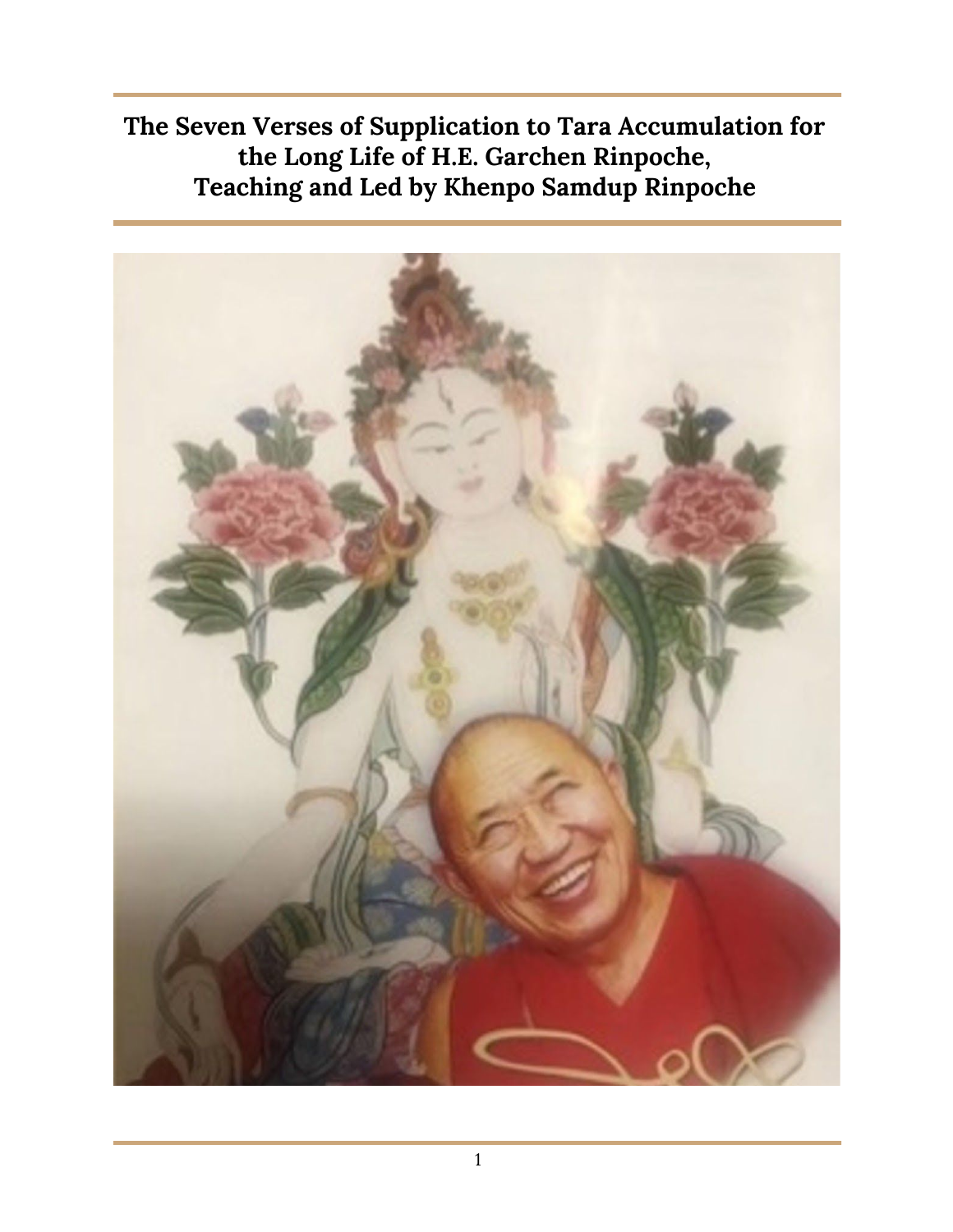# **The Seven Verses of Supplication to Tara, Teaching and Led by Khenpo Samdup Rinpoche for the World Wide Sangha, October 7, 2020**

Today and every Wednesday, we will practice the Seven Verses of Supplication to Tara for the long life of His Eminence Garchen Rinpoche, and we will accumulate this prayer 100,000 times. All of the sangha in different countries will be joining and participating with us in order to accumulate this prayer. Many people cannot join us in the Zoom meeting, but they can chant wherever they are, and in their own language. The meaning of this Supplication to Tara prayer is very profound and powerful. When you clearly understand the meaning of these words as you chant them, you can connect with the yidam deity, and that's the reason it is beneficial for you to recite the prayer in the language that is best for you.

We chant this prayer for the long life of H.E. Garchen Rinpoche, and also at the same time for many spiritual masters who benefit other sentient beings. When we are chanting and accumulating this prayer, our focus is on the long life of the guru. This also helps to remove our life obscurations, and we can gain more enthusiasm for practice as well. This very special method creates our accumulation of merit. If you think of chanting this prayer for your own sake, then the practice will not be of much benefit to you. When you chant the prayer and are engaged in the practice, while thinking of the long life of your root guru, and thinking of benefiting others, then that becomes a very powerful practice. Many yogi practitioners use this Supplication to Tara in order to benefit others, and then they also benefit themselves too. Buddhists believe that everything is interdependent. This is the reason prayers are practiced effectively through our bodhicitta intention, and then we connect with the yidam deity and the root guru. We understand that the yidam deity, root guru, and our nature of mind are all inseparable when we are into non-dual wisdom, Mahamudra. We dedicate this practice, and that benefits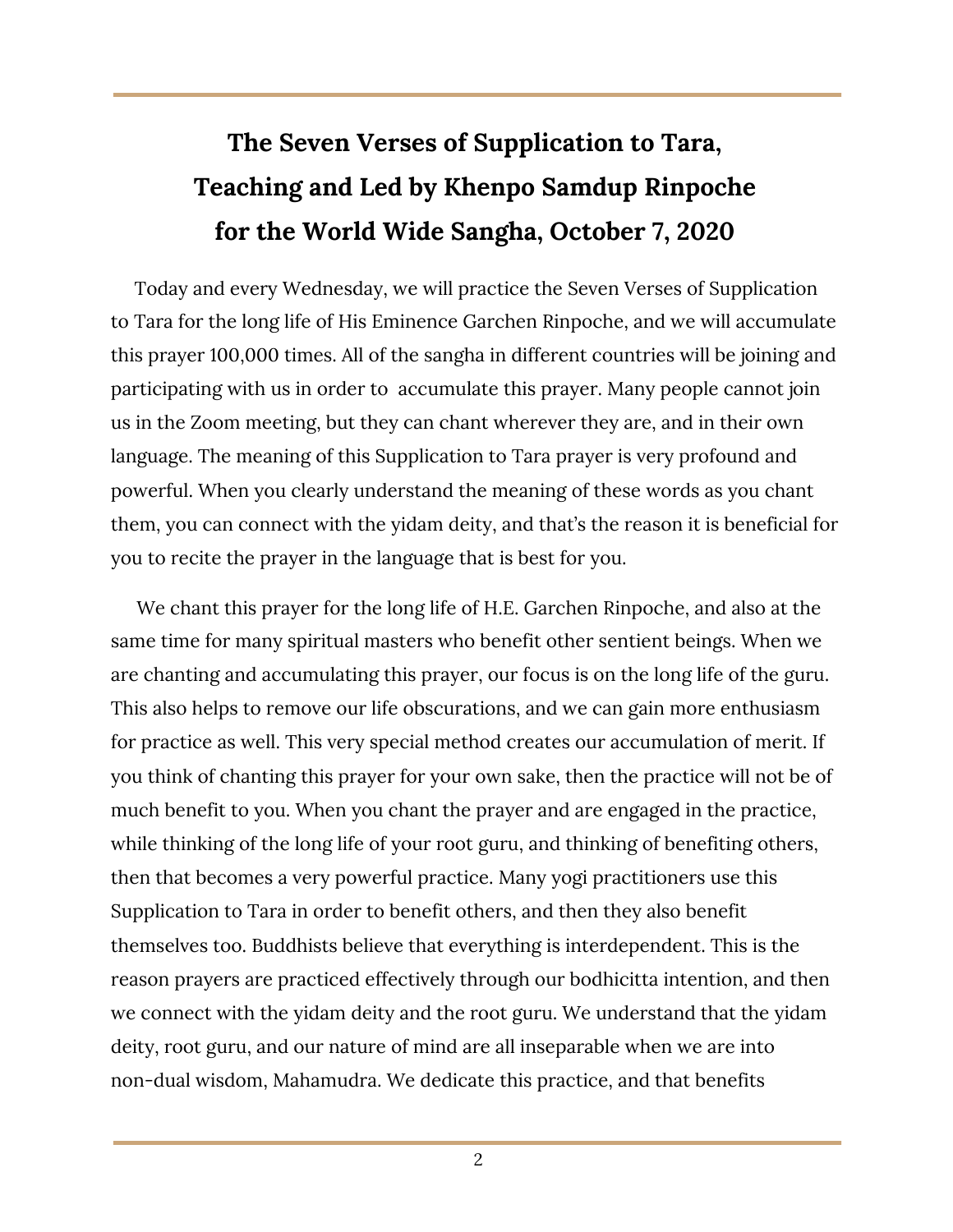ourselves and others, as well as benefiting the long life of the guru and the guru's Dharma activities. This Supplication to Tara practice encompasses the entirety of five-part Mahamudra (bodhicitta, yidam deity, guru yoga, Mahamudra, and dedication), which constitutes the essence of all the Dharma teachings taught by the compassionate victor, Lord Buddha Shakyamuni.

We receive so many teachings from spiritual teachers and our root guru, especially the Mahamudra pith instructions, along with many empowerments. If you practice, then that is perfect. Even if you're not really focused, but you're chanting and accumulating the prayer while thinking of the long life of the guru, that is fine if you are really practicing Mahamudra. However, when we don't follow the words of our root guru and spiritual teachers, and we don't practice, then that affects the guru's life and Dharma activities. That's the reason we are practicing this Seven Verses of Supplication to Tara prayer, in order to repair our broken samayas and create accumulation of merit. At the same time, we remove our obscurations, and we also benefit ourselves, our relatives, our loved ones, spiritual sangha, and whomever you wish to benefit. That benefits the guru's life, and the guru is able to stay longer and benefit more beings. This Supplication to Tara prayer is perfect for us to practice, because it is not too long, we easily understand the meaning, and the meaning is profound. It is especially perfect for us to practice, because Tara is H.E. Garchen Rinpoche's yidam deity, and we also receive blessing empowerments from him.

I wrote the Supplication to Tara commentary, and the reason is that when I was in Arizona in 2013, I was staying upstairs in the Lama house, in a small room next to H.E. Garchen Rinpoche's room. On January 5th, H.E. Garchen Rinpoche opened the door, came into my room, and asked me, "Where is my Supplication to Tara commentary? Can you give it back to me?" I told him, "I don't have the Supplication to Tara commentary. I didn't borrow it from you." He said, "No, you have the Supplication to Tara commentary. I lent it to you. I need that. You have to bring that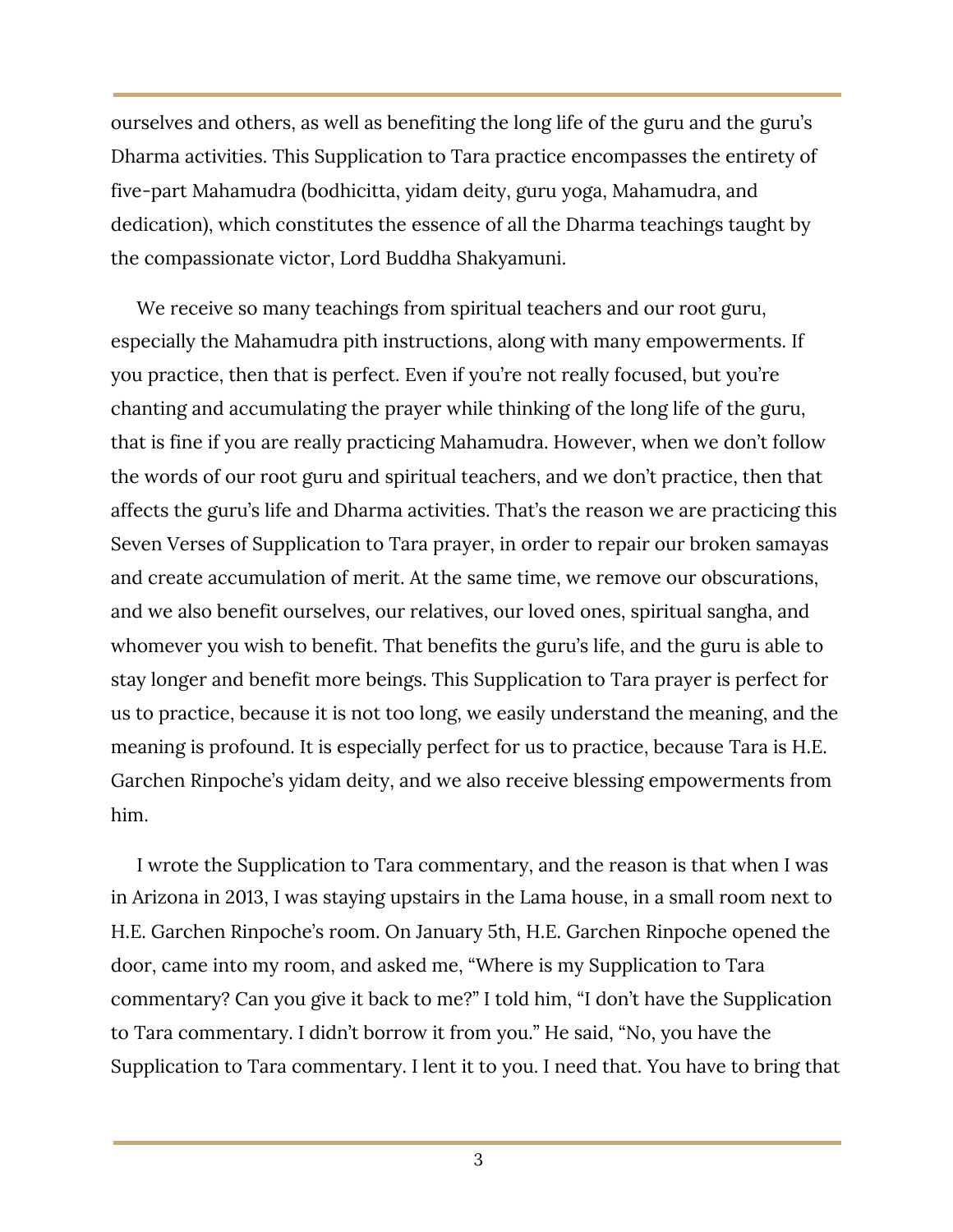to me." He kept pushing and pushing for me to return this commentary, and his eyes were also very wide. Then I told him, "I really don't have the Supplication to Tara commentary. I have never seen it before, so I don't have it." Then he said, "If you don't have it, then you are a Khenpo, so you must write a Supplication to Tara commentary." Then he went back to his room, and I thought about what H.E. Garchen Rinpoche had said to me. The next day I thought, *Oh, I have to write the commentary, because that is special and auspicious that Rinpoche came and asked that of me. If I write the commentary, maybe it will be good for me and also benefit others, and there will be a special connection with Tara*. Then I started the project. I went back to Ohio, and I wrote the commentary for each verse, one by one. This Supplication to Tara commentary was more difficult to write, because at that time I didn't have any other commentaries to look through. In another way that was great, because I could come up with my own understanding and thoughts.

This teaching is very profound. It can explain many different practice levels. If someone, for example a beginning practitioner, wants to take refuge or is looking for protection, this outer level practice is helpful for them. They can directly understand the outer level method, which is the easiest way to practice, and the easiest level to explain in the commentary. If someone is more of a philosopher, these teachings can be explained by the Madhyamaka teachings, followed by the two truths. Each verse of the Supplication to Tara prayer can explain the generation stage of the inner yidam deity practice. Also, this Supplication to Tara prayer elucidates secret level, Mahamudra instructions. Deciding which direction to go when writing the commentary was difficult, so I tried to compound all of these outer, inner, and secret levels together, because this Supplication to Tara teaching benefits all of these different levels of practitioners. Someone who is looking for protection, or who is going to study Buddhist philosophy, or who wants to practice the yidam deity, or who wants to practice Mahahmudra, then this commentary will be of genuine benefit. All of these meanings are included in the Supplication to Tara root text.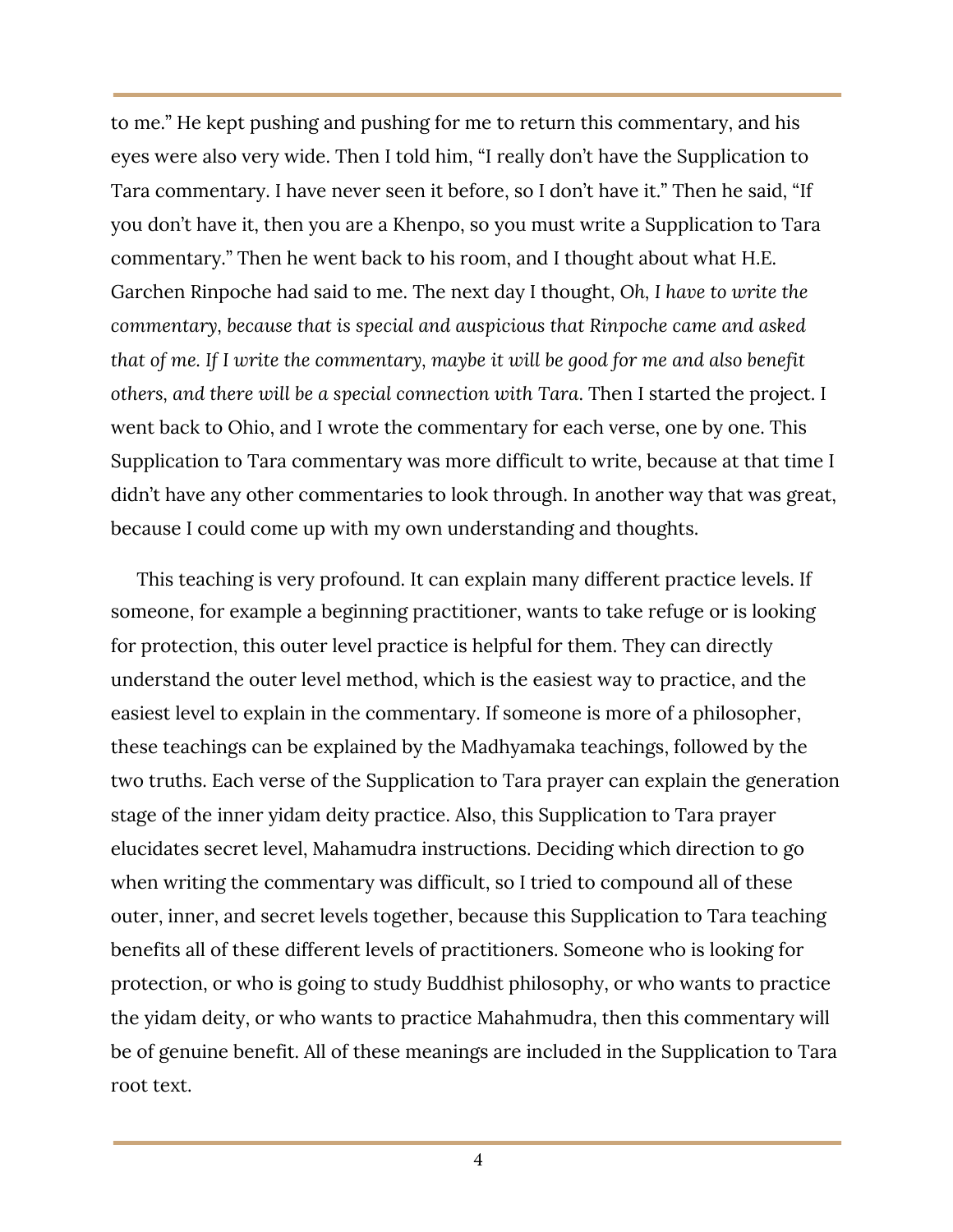I wanted to accomplish the entire project on a special day, and one day I recognized that a long life ceremony for H.E. Garchen Rinpoche was going to be held in Los Angeles. I began thinking about bringing the entire project to fruition before this date, including the printing of the book, so that I could offer the commentary to H.E. Garchen Rinpoche during the long life ceremonies. I finished the commentary on November 3, 2013.

Since starting the commentary, I always practice the Seven Verses of Supplication to Tara, and it is immensely beneficial. Actually, I have learned so many Dharma teachings, practiced many different kinds of yidam deities using long sadhanas, practiced Drubchens and Drubchors, and I have studied many different philosophies from different lineages while in the Shedra. Out of all of these practices, it is this Supplication to Tara that always comes into my mind when I have difficulties, or when I need something. I use this practice all the time, and it's always very helpful.

Historically, this Supplication to Tara has very special blessings. When Kyobpa Jigten Sumgon purified all of his obscurations and attained enlightenment, Tara appeared to him. At that time, he made supplications to Tara directly face to face. These supplications naturally arose from his mind. It is not something written. That is the reason this prayer has more blessings and is more powerful.

First, we need to have a bodhicitta intention. Today everyone has this good intention of wanting the guru to have a long life in order to benefit countless beings, and for his Dharma activities to flourish. Through our bodhicitta intention, we connect with and visualize the yidam deity, then we chant this Supplication to Tara prayer, and this is the yidam deity practice. When we practice the Supplication to Tara, we need to have three elements in tact: clear and vivid visualization, stable enlightened dignity, and recollection of purity. We use these three, and then we understand that the yidam deity and root guru are inseparable. We have to recognize that they have the same essence and the same nature. Then you meditate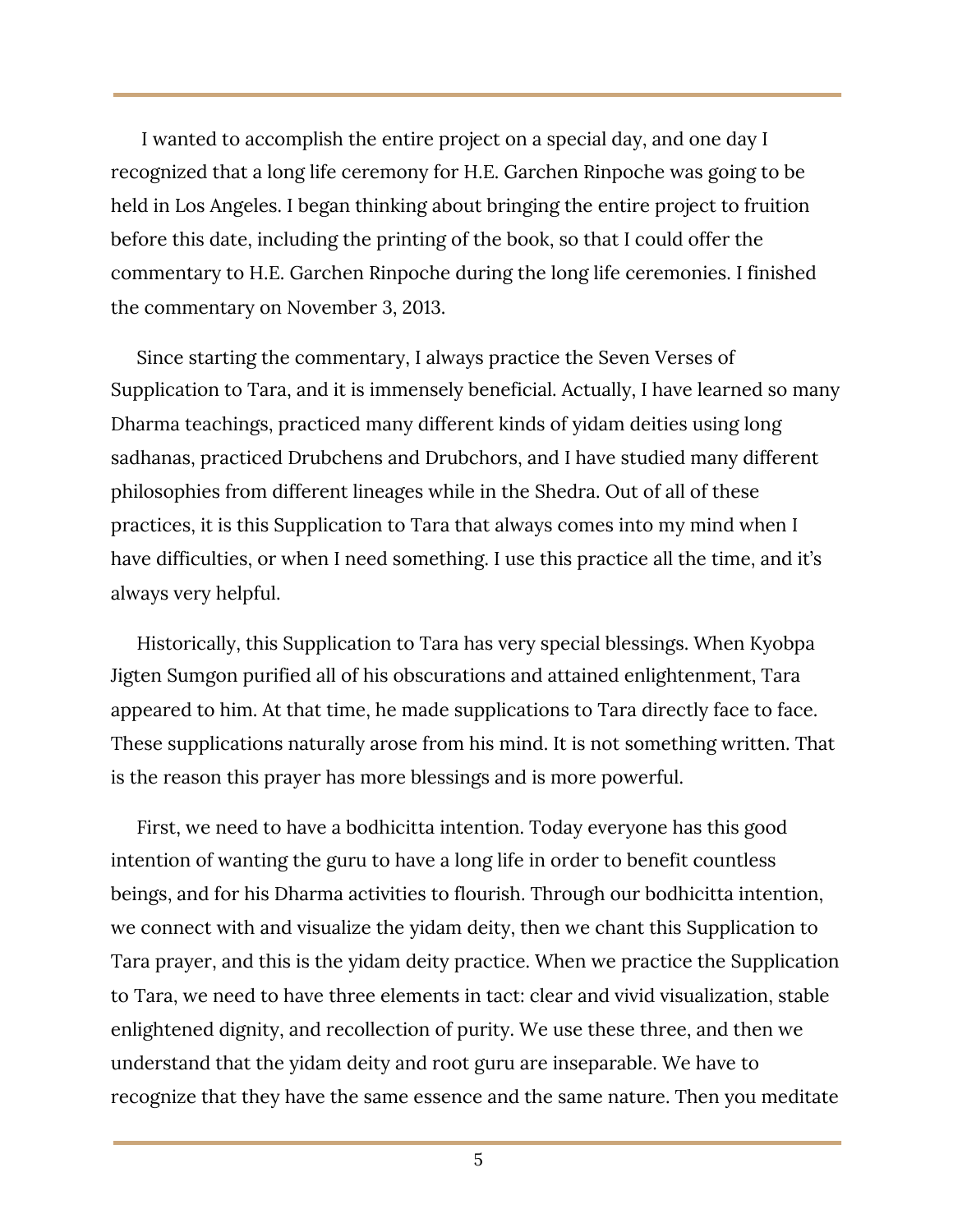and look to your own mind nature. Then you recognize that your mind nature, the root guru, and yidam deity are all the same essence.

I want to share the meaning of this prayer with you; however, we don't have much time. If we go into greater detail this takes days and days, and then we won't have time to chant the prayers. We have so many different kinds of practices, but if you really know this practice, then you will also understand other practices clearly. This Supplication to Tara practice is short, and it holds the entire five-part Mahamudra within these verses. Also, the entire meaning of tantra is held within this Supplication to Tara prayer. Tantra teaching is followed by ground, path, and result. All of the tantra practices, the Vajrayana teachings, are subsumed in these three categories: ground, path, and result. When you read this Supplication to Tara prayer, the first verse is the ground, then the second, third, fourth, fifth, and sixth verses are all the path. The last verse is the result. That means that the essence, the main point of the entire teachings of tantra (ground, path, and result) are all held within this sadhana. Also, as you chant this prayer, you are practicing the yidam deity, and the Vajrayana teachings followed by outer level, inner level, and secret level. Tantra teachings are followed by these three different levels, and this practice sadhana has all three.

That means this practice is good for beginners, because you can use the outer level method to practice Tara. If we do this, then we use Tara's image or a special object of Tara, and we visualize Tara in front of us as we make supplications to Tara. Outer level practice is a little different, because when you visualize Tara, for example, then you cannot visualize Manjushri. Likewise, when you visualize Chenrezig, then you cannot visualize Tara. For outer level practice you visualize different Buddhas in front of you.

Then for inner level practice, you visualize yourself as Tara, or Chenrezig, for example, but these Buddhas are still visualized as different Buddhas. For this practice, you visualize yourself as Tara, then chant this prayer. In secret level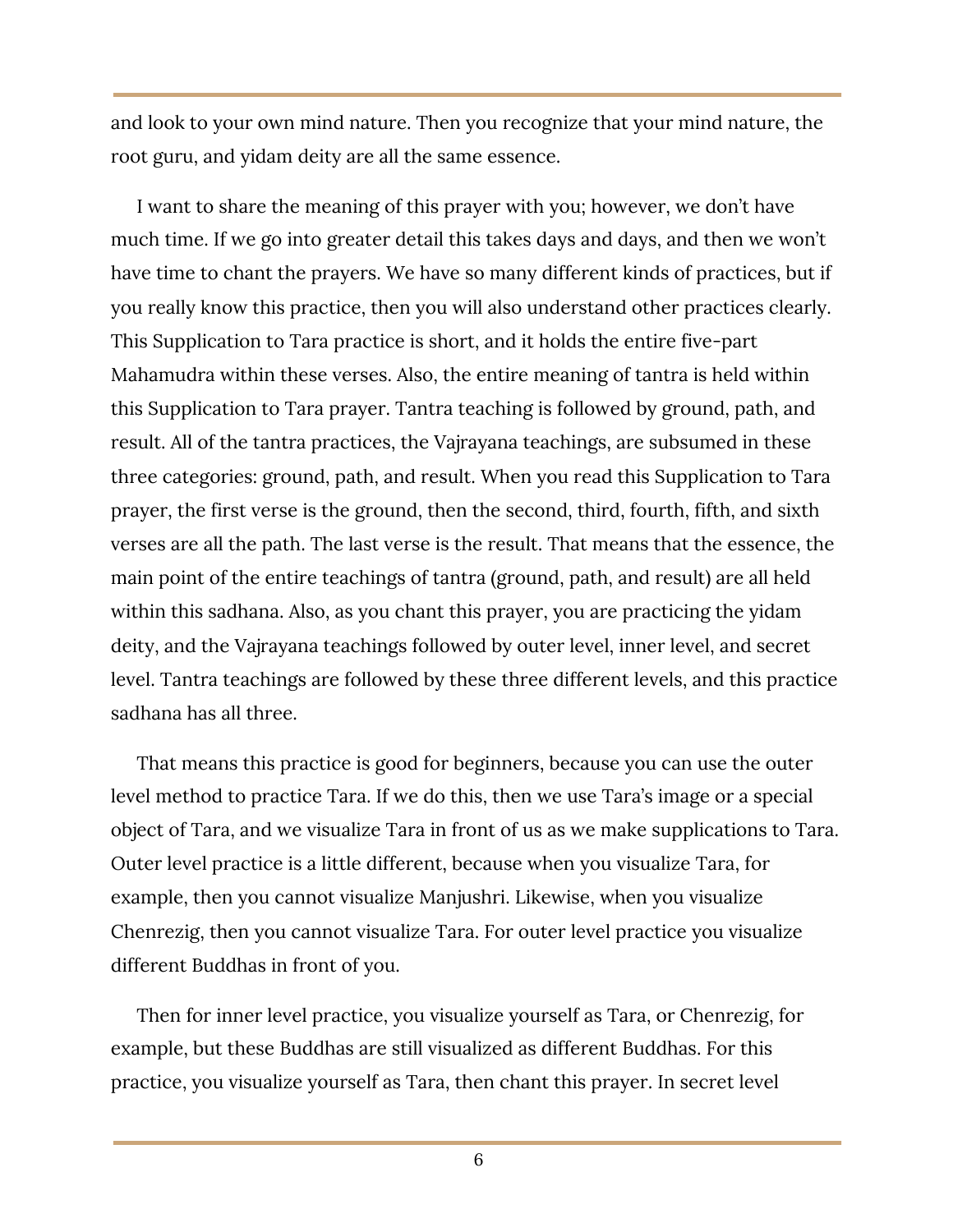practice, each word of the Supplication to Tara prayer is talking about your nature mind. Then you recognize that when you are into nature mind, the essence nature of all of the Buddhas is no different. All of the Buddhas have the same nature, the same essence. That means that when you practice in this way, you are accomplishing all of the Buddha's yidam deities.

However, when you are in the outer level practice, then you cannot say that all of the Buddhas are the same. Each Buddha has a different form, different ornaments, different aspects of benefiting others, and they have different kinds of aspirations. That is outer level practice. In absolute truth, which is secret level practice, then all Buddhas are the same. The essence of this Supplication to Tara prayer is all secret level, yidam deity practice. That means that you can hold all of the yidam deities as the same, with this one practice, and in one session. The yidam deities are not separate. At that time, you can recognize the root guru, the yidam deity, and nature mind are inseparable. Of course for outer level practice, our nature mind, the Buddhas, and our root guru are separate. They are different. At the inner level, we bring nature mind, Buddha, and our root guru almost together, but at the secret level all are inseparable. That absolute truth, secret level practice, is also in this Supplication to Tara.

For this teaching, we are following two different levels: relative truth (outer level practice) and absolute truth (inner level practice, which subsumes secret level as well). Beginners follow by relative truth, and meditators (practitioners) follow by absolute truth. It all depends on the individual level of the practitioner, and either way is beneficial.

It is in this way that you should think of the meaning of these words as you chant each of the seven verses in this Supplication to Tara. The first verse of the root text is as follows:

> **In the realm of the unborn mother, the Dharmadhātu, Abides the reverend Mother, the Deity Tara.**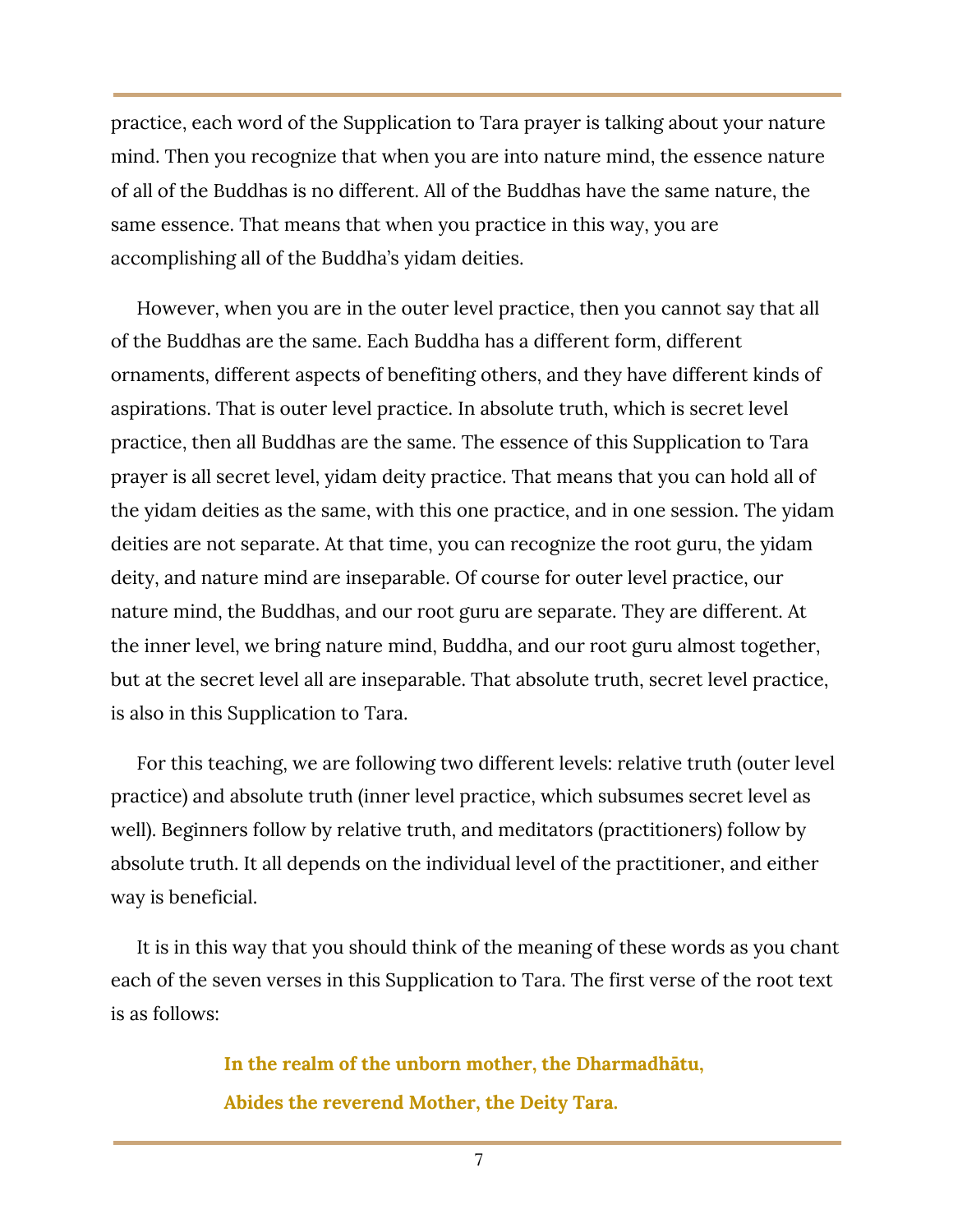### **She bestows happiness on all sentient beings. I supplicate Mother Tara (of Dharmadhātu) to protect us from all fears.**

First, I will explain absolute truth, inner level practice. When you chant, "**In the realm of the unborn mother,**" in absolute truth it means that you are Tara. Where is your realm? Your realm means a non-delusion state. When your mind is into the nature, it is not deluded, and that is Dharmadhātu. That is your realm. The meaning of unborn is that your mind does not actually exist. It means that all is emptiness, that nothing inherently exists. You have to look to your own mind nature. Your mind nature is unborn, and that is absolute truth Mother Tara. Tara means mother of all Buddhas. This doesn't mean mother in the ordinary sense that we are used to in which mothers give birth to their children. You cannot think in that way. Absolute truth Mother Tara is prajñāpāramitā. All of the Buddhas come from prajñāpāramitā absolute truth. That's why we have this unborn Dharmadhātu, which I explain in the beginning of the Tara commentary. How is Tara the mother of all Buddhas? When you realize your mind nature, it is absolute truth Mother Tara. What is nature? Nature is unborn. What does unborn mean? It means emptiness, and that self and phenomena do not inherently exist. Who realizes this? That is called the perfect mother. That empty nature is called the perfection of wisdom. Who realizes the perfection of wisdom? Buddha realizes the perfection of wisdom. Where do Buddhas come from? Buddhas come from the perfection of wisdom. What does the perfection of wisdom mean? It is emptiness. What does emptiness mean? You recognize that your mind is empty, not born, and does not inherently exist. You realize, so then you can become Buddha. Where does Buddha come from? Buddha comes from realizing emptiness. Emptiness is the mother of all Buddhas. That is absolute truth Tara.

Following absolute truth, "**In the realm of the unborn mother,**" means that you look to your mind, and you cut through all thoughts. We call this trekchö in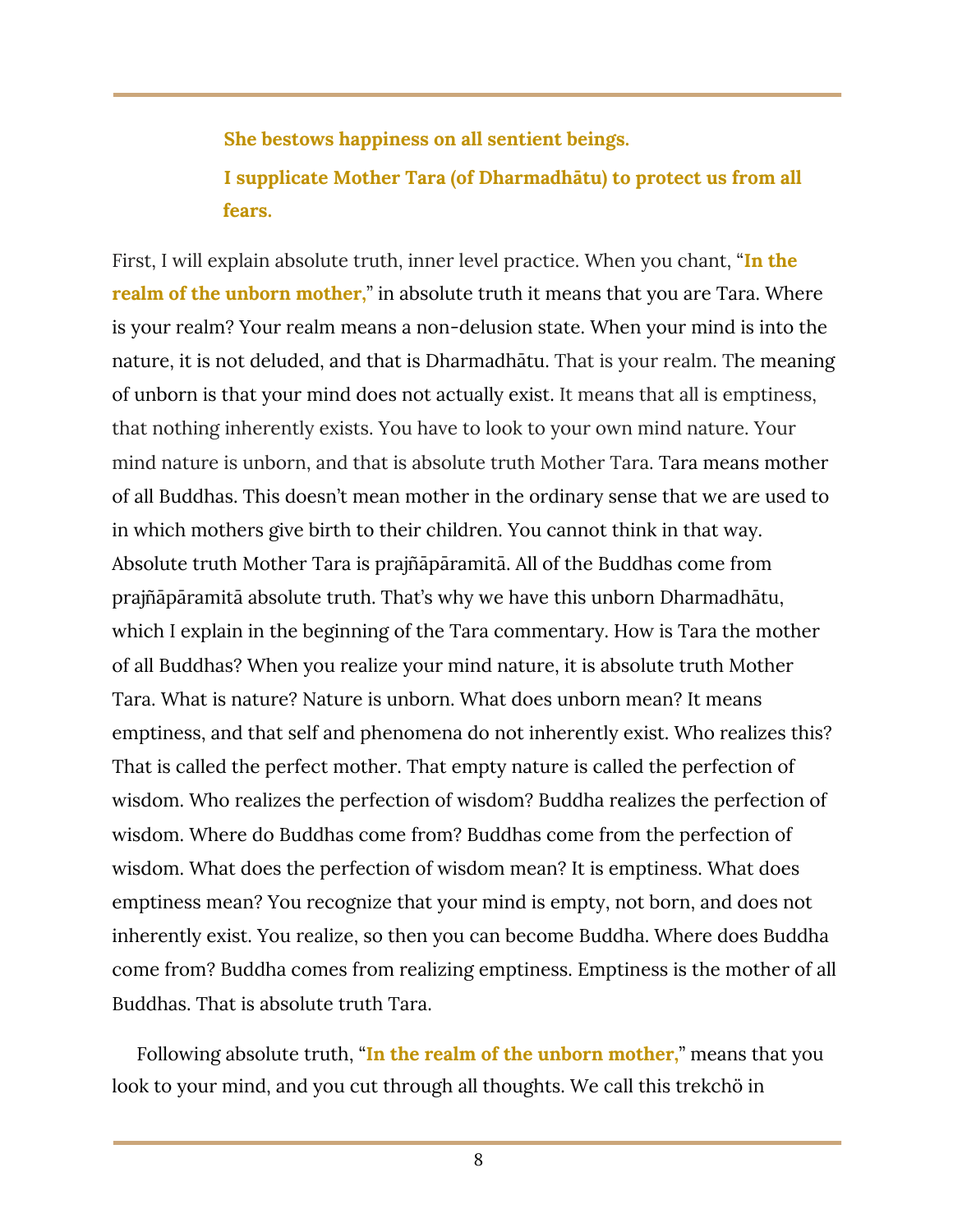Dzogchen, which means to cut through. When you chant this, cut through all of the conceptual dualistic thoughts. "**Unborn,**" means that you are really into your nature, and you release all thoughts. This becomes very powerful. In this way, you are resting in the nature of mind, and you don't have any thoughts or emotions. You can release all fears. We have lots of fears all of the time. Where does fear come from? It comes from self-grasping. Self-grasping is actually dualistic thoughts. Dualistic thoughts are based on self-grasping. When you chant, "**In the realm of the unborn mother,**" it means you really look into your nature, and self does not exist. It is not born. If self does not exist, you are in non-conceptual nature, and then all of your fears go away, and you realize yourself as emptiness. Who has fears? Who wants to do all of these crazy things? Who is pushing to do all of these crazy things? Without doubt, you recognize that no one is pushing you to do these things. No one really wants to do all of these crazy things. All are just delusions. You recognize that when you are into mind nature, and then you can release all of the fears. When you release thoughts and emotions, you are free from dualistic thinking. Where does Tara reside? She resides in your own non-dual nature, which is unborn Dharmadhātu. When you chant this, you look to your mind and release all thoughts. Your mind goes into non-dualistic conception, and then at that time you are really into the nature. This is absolute truth Tara. Use these words to guide and support your meditation.

When you follow relative truth (outer level practice) while chanting, "**In the realm of the unborn mother, the Dharmadhātu, "** you visualize a special pure land where Mother Tara resides. Next, you chant, "**Abides the reverend Mother, the Deity Tara**," and you visualize Mother Tara in that pure land. You realize that Tara is free from fears, has immeasurable love and compassion, and benefits all beings the same way a mother lovingly cares for her child. Then you call out to Tara as a child does for its mother, *I have so much going on due to my selfish nature, my self-grasping. Due to that I have thoughts and emotions, which create so many fears. Please Tara, help me. I have a big problem.* As long as devotion arises, you can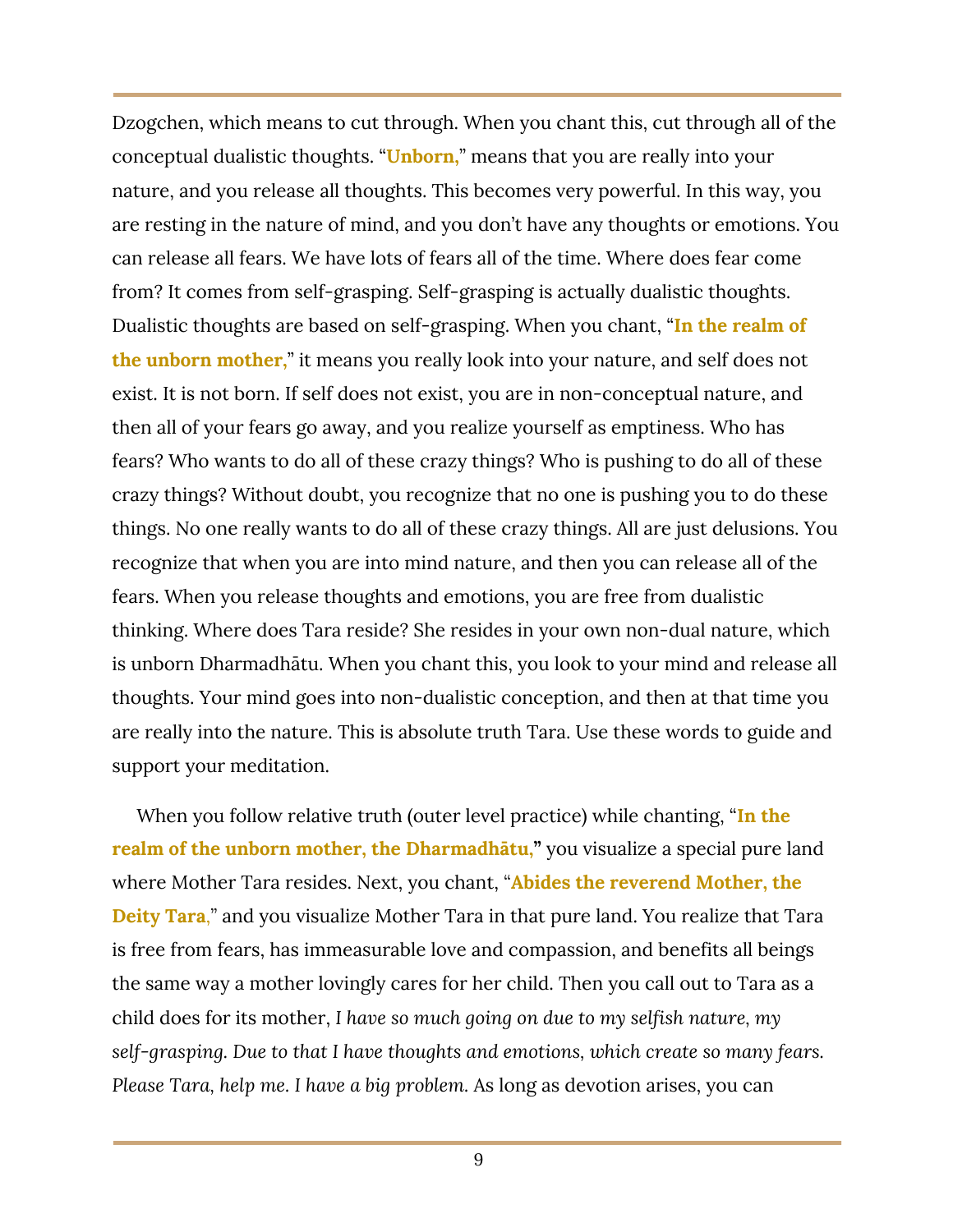connect to Tara at the outer level. When you think and practice in this way, it is very good. You can follow either way, outer or inner level, or a combination of both. That's what I do when I practice. When the mind gets distracted, outer level practice is better. If you have more thoughts, problems, or distractions, you can use Tara's image and follow outer level practice. Then when your mind is more settled, it is good to go into inner level practice. You can go back and forth between both levels. You cannot practice outer and inner levels simultaneously, but you can stay at each level for as long as you need. Then mentally chant these two sentences over and over again, and it can cut through the thoughts and emotions, and you can go into the nature. In this way, you can contemplate and meditate for a long time on each of these words.

Following inner level practice, "**Abides the reverend Mother, the Deity Tara**," means that absolute truth Tara is Dharmadhātu. Which is the absolute truth Tara? Your mind nature is the absolute truth Tara. You realize, *Oh, this non-conceptual nature is the Buddha*. "**Abides**," means you always have Buddha nature, and that the deity Tara is always with you. Your mind nature is inseparably the essence of Tara and all of the Buddhas of the three times.

"**She bestows happiness on all sentient beings**." I will explain outer level Tara first. Outer level Tara vastly benefits all sentient beings. We think, *Tara, you have compassion. You have wisdom, and you are always thinking of and benefiting all sentient beings just as though they are your children. Please help me. I have this problem.* You are calling out to Tara. That is outer level practice.

When following inner level practice, "**She bestows happiness**," means that when you are really resting in mind nature, then all absolute truth happiness arises. You really understand your absolute truth nature, and absolute truth happiness arises within your own mind. All sentient beings have this. If you want to have ultimate absolute truth happiness, you recognize that your nature is Buddha, and then absolute truth happiness arises.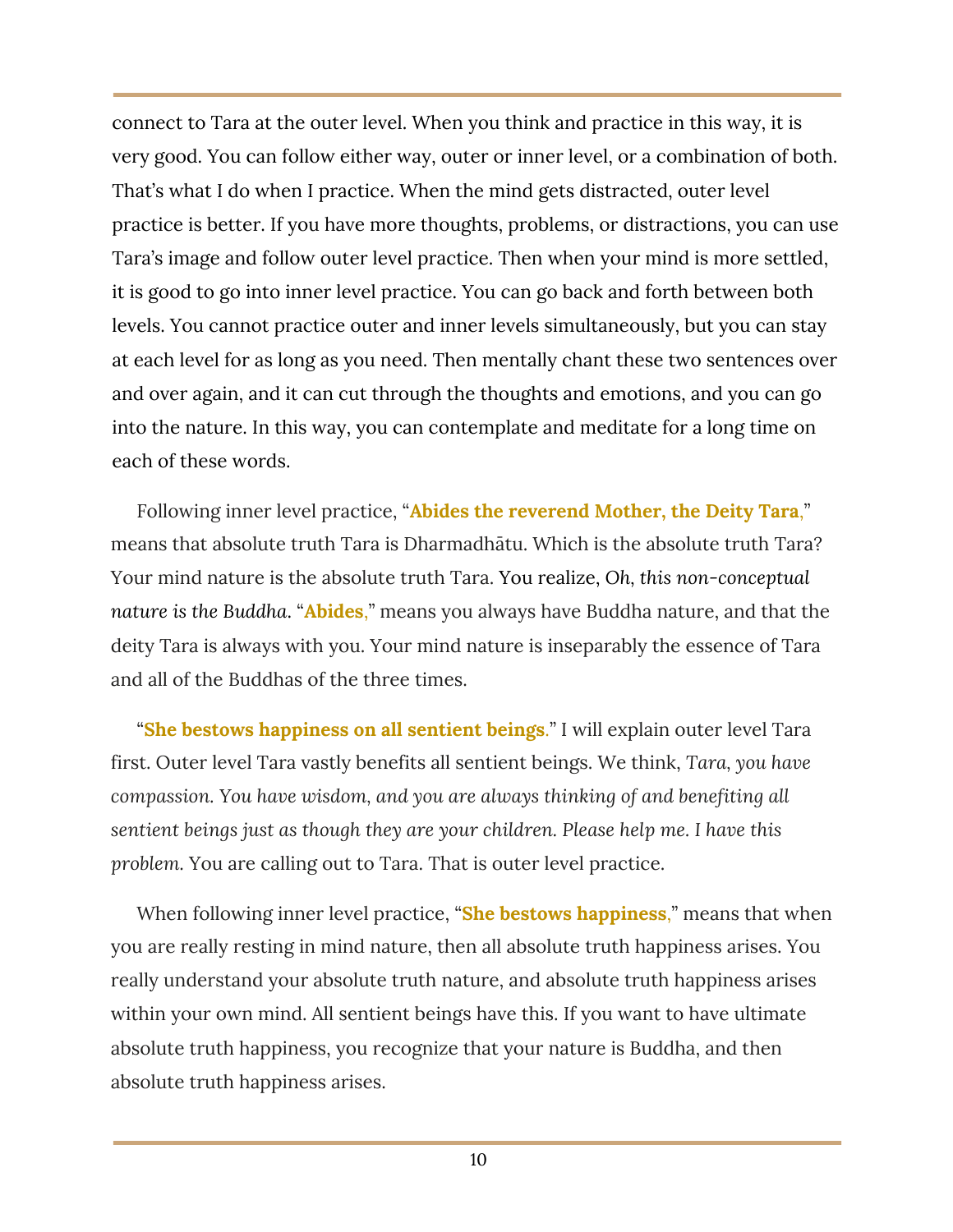You can practice either way, outer or inner level, and both are very good and beneficial. The main point is that you have to play this root text again and again in your mind. Then your mind focuses on this prayer, and you can connect with outer level or inner level Tara. Outer level Tara is always in the pure land, and you're calling her to help and benefit you and all beings. At the inner level, you realize that your own mind nature is inseparably Tara. Practicing both ways are correct.

Then, "**I supplicate Mother Tara (of Dharmadhātu) to protect us from all fears**." At that time, you're free from all fears. When you look to your mind nature, fear does not exist, because self does not exist. As long as self does not exist, then fear is not possible. Where does fear come from? All fear comes from self-grasping, from selfishness. When you are really into your nature, self does not exist. That nature is Mother Tara (of Dharmadhātu). That is absolute truth protection, and at that time you are free from all fears. That is the highest level of protection, and that is the way we have to chant this prayer for inner level practice.

When you truly understand absolute truth, compassion arises for all those beings who don't know absolute truth. That is why they have so many fears. You can think of them and carry them under your compassion protection. When you practice this prayer for others, that also benefits you, because they are the object of prayer. This means that you practice for people who have problems or fears, and compassion arises for them. Those beings are helping you, and you also can help them too, due to interdependence.

Following outer level practice when chanting, "**I supplicate Mother Tara (of Dharmadhātu) to protect us from all fears**," great devotion arises to Tara through our understanding of Tara's enlightened body, enlightened speech, enlightened mind, enlightened qualities, enlightened activities, and her immeasurable love and compassion to benefit all beings. With certainty, realize that. Tara is also free from fears. She is always looking to benefit us, and we look to ourselves, and we act so selfishly with strong self-grasping. Due to that, twenty-four hours a day we have so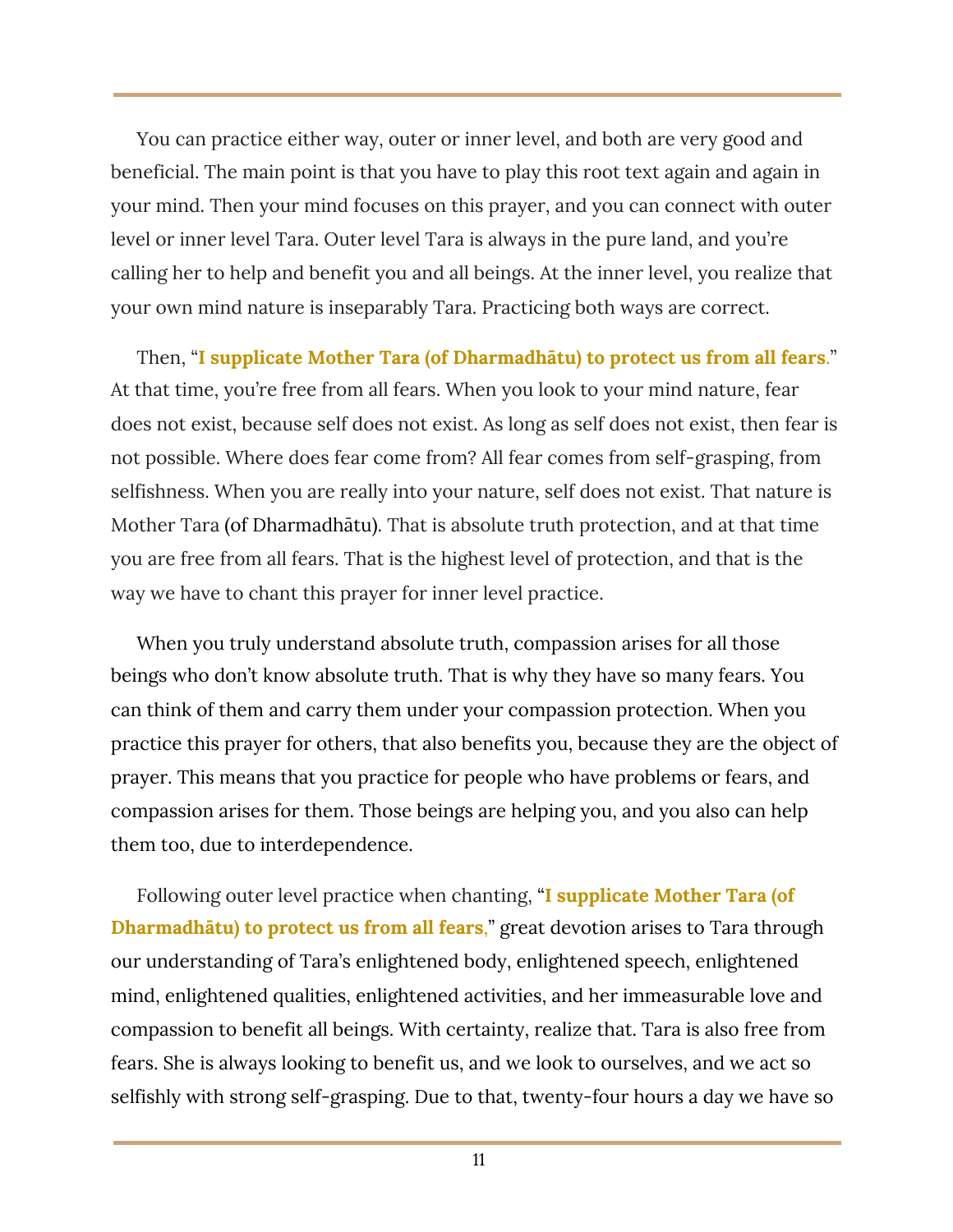much fear. These fears are ceaseless. When we recognize that, immense devotion arises to Tara, and we recognize our own problem. When we contemplate this, we recognize that everyone has that same problem, because everyone has strong self-grasping. Due to self-grasping, emotions arise, and due to following the emotions, each individual has so many fears. None of these Samsaric beings are free from fear. On the surface, some beings may appear beautiful and attractive with abundant material wealth, but actually they have ceaseless fears just as all beings do. No one is free from fears. All human beings, animals, and of course all of the lower realm beings suffer tremendously from these fears. When we understand this, compassion truly arises for others. Cultivate that again and again, and it will really help to connect with the Yidam and to connect with other beings.

This first verse is the same as the ground, and therefore holds the entire meaning within these four lines. Ground means that absolutely truly we are Buddha. Buddha does not arise from somewhere else. Your nature mind is Buddha, and this is the ground. Path means that through your practice, you realize what you already have, which is the ground. Result means that you see the ground and the result as no different.

The benefits of cultivating and meditating this first verse are vast. You can change your life with this practice. How can you change your life? We have so many fears. As long as you have fears, then you are suffering. With this practice, you can release your fears followed by two different ways: outer level and inner level practices. When you release your fears, then happiness arises along with tremendous compassion for all beings. At the same time, you recognize your true nature, and you begin to wake up from dualistic thoughts.

As long as you memorize these verses, then they are always with you. That means outer level Tara is always with you, and when outer level Tara is with you, that helps you to recognize inner level Tara. If outer level Tara is not with you, you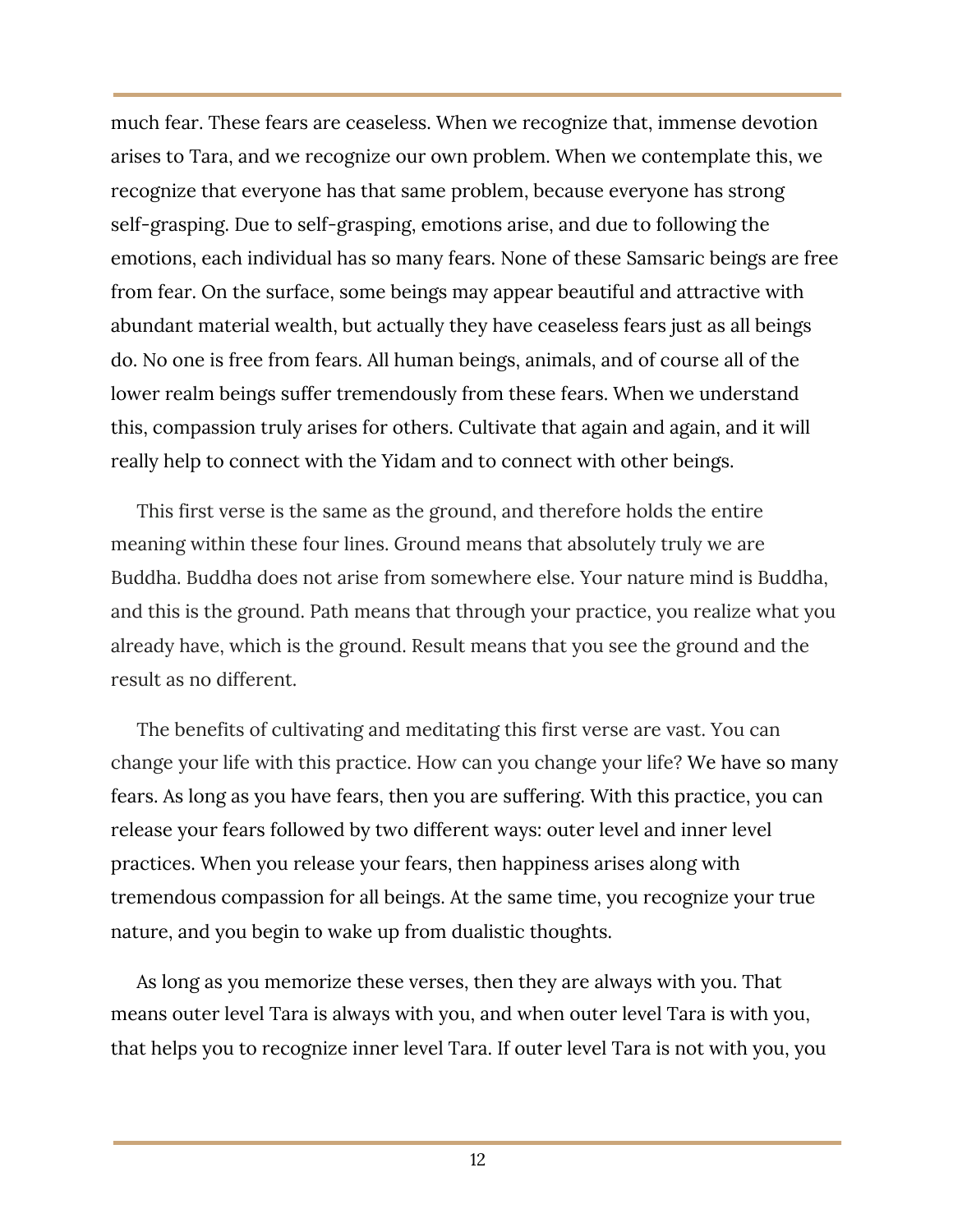don't have any support, so even if you have inner level Tara you don't recognize this.

> **Not realizing oneself as Dharmakāya, the minds of sentient beings are overpowered by negative emotions. These beings wandering in Samsara are my mothers. I supplicate Mother Tara Deity (of Great Compassion), please protect us.**

First, I will explain the inner level practice. "**Not realizing oneself as Dharmakāya**," means that you really look into your mind. You are seeing your nature mind. You realize, *Oh, I didn't see this nature from beginningless time until now. Now I recognize my nature.* When you chant, "**Not realizing oneself as Dharmakāya**," you understand that, *So far I didn't recognize that nature. My mind is always following delusions*. Now you just stop the delusions and look into your nature. When you practice this prayer, then you recognize that you have Dharmakāya nature.

When you recite, "**the minds of sentient beings are overpowered by negative emotions**," you recognize how powerful these negative emotions are. From beginningless time until now, negative emotions control us. When we are controlled by negative emotions, we are not able to create virtue and merit, and instead we create suffering in this life and future lives. Then you also see that all of these beings are controlled by negative emotions. "**These beings wandering in Samsara are my mothers**." You recognize, *Oh, all these sentient beings have this Dharmakāya nature. The reason they don't recognize it is due to negativity. That is why all these beings are suffering in Samsara.* When you chant this verse, you truly recognize the suffering of sentient beings, and very strong compassion arises from your mind and heart. Through this compassion, you can connect with other sentient beings. "**The minds of sentient beings are overpowered by negative emotions, these beings wandering in Samsara are my mothers**." Then recognize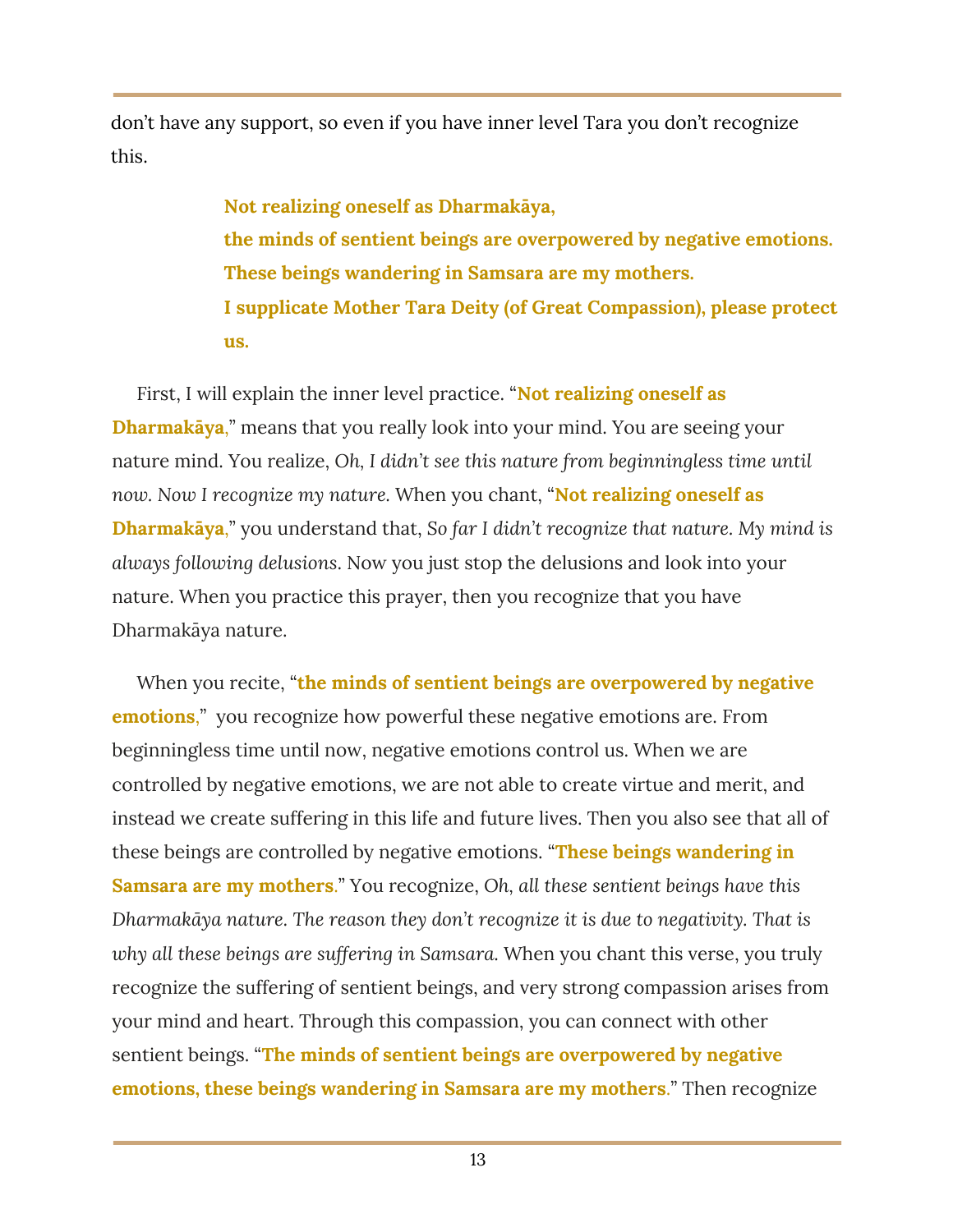that all of these beings used to be my mothers, but due to emotions, they endure endless suffering in Samsara. When you recognize that, strong love and compassion arises for all of these beings.

"**I supplicate Mother Tara Deity (of Great Compassion), please protect us**." Then we supplicate Tara, *You have compassion, please help us and all of these beings.* That is the outer level practice of supplicating Tara. For inner level practice, you recognize that your mind is Buddha, and from beginningless time until now we didn't recognize this due to emotions. Now you realize, *Oh, I have this nature*. You recognize this nature. Then you also recognize that all other beings have this same nature, but the problem is that other beings don't recognize this nature because of emotions. Then very strong compassion arises in your mind. That compassion is absolute truth Tara, and it is your own protection.

> **If the meaning of dharma is not born in one's heart, One just follows the words of conventional meaning. We are deceived by delusory philosophical views and dogmas. I supplicate Mother Tara of Perfect Wisdom, please protect us.**

When you recite, "**If the meaning of Dharma is not born in one's heart**," you also look to your mind, and you recognize that your mind is influenced by emotions. It is not influenced by love, compassion, bodhicitta, and wisdom. Dharma is not in your mind. Then you think, *Oh, my mind is always influenced by emotions*, and then you recognize the absence of compassion and wisdom in your own mind. That's the reason we have to practice the Four Thoughts That Turn the Mind meditation, so that our mind is turned into the Dharma. When we chant, "**one just follows the words of conventional meaning**," we realize that we always follow the words of conventional meaning. That's the reason, "**We are deceived by delusory philosophical views and dogmas**." If we follow the words and do not follow the meaning, if we follow the wrong view, if we are attached to our own religion and have hatred to others, then that is also a problem. That is the reason we have to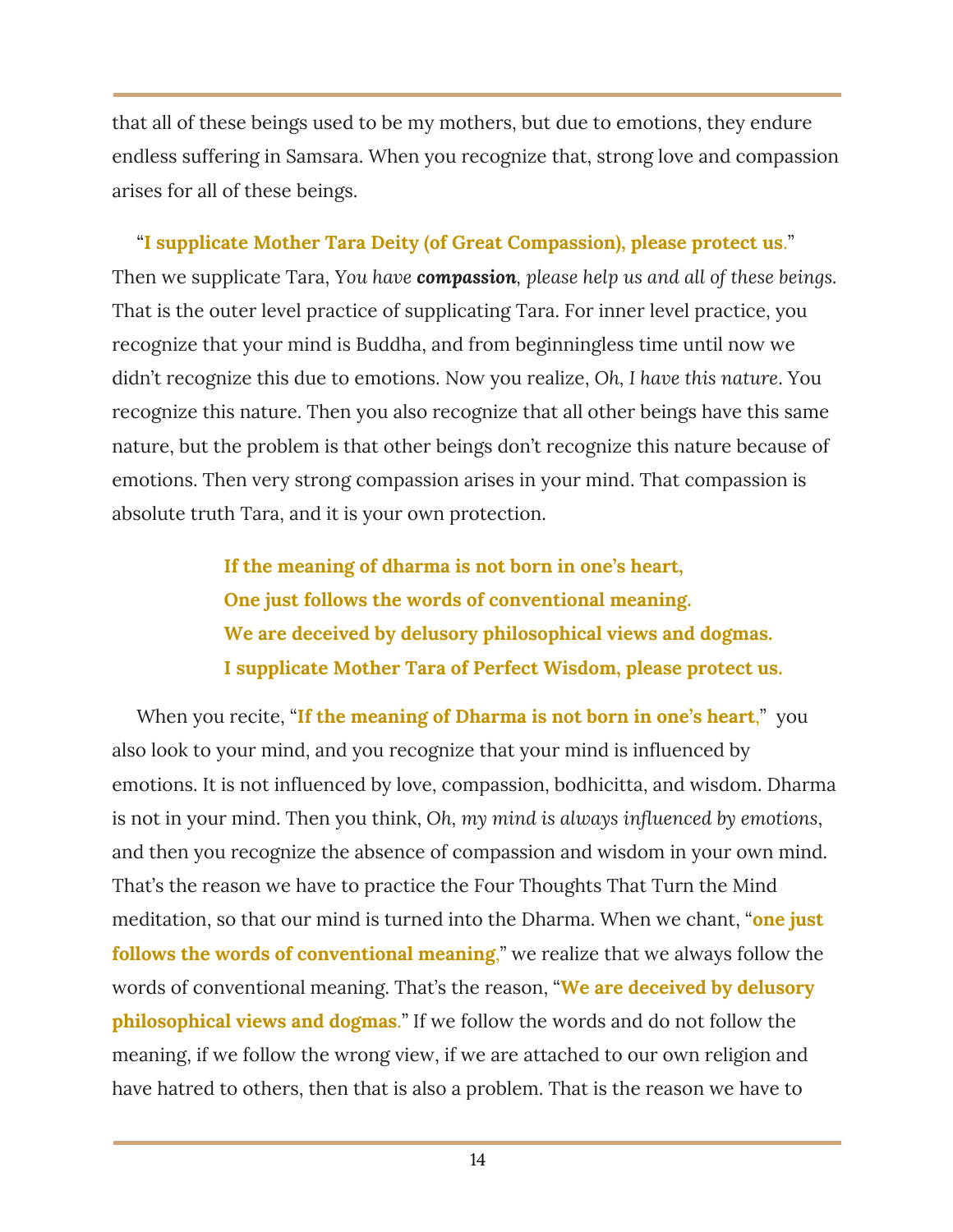study, contemplate, and meditate in order to understand the meaning of Dharma, and to create wisdom. "**I supplicate Mother Tara of Perfect Wisdom, please protect us**." Tara has wisdom. We didn't have wisdom, so that's the reason we have done so many wrong and incorrect things. That's the reason we supplicate to outer level Tara. When Dharma is born into your mind, then you understand absolute truth reality. Wisdom arises from your own mind. That wisdom is absolute truth Tara. "**I supplicate Mother Tara of Perfect Wisdom, please protect us**." That protection is your own wisdom, and is absolute truth Tara.

> **It is difficult to understand our own mind is Buddha's mind. Seeing (nature mind), but not familiarizing with it through practice, We are lost in unwholesome worldly activities. I supplicate Mother Tara of Perfect Mindfulness, please protect us.**

It is difficult to understand our mind is Buddha's mind. How do we recognize this? You really need to look into your nature. There is lots of information to share on this; however, I will briefly explain due to time constraints. It is very difficult to understand that our mind is Buddha's mind. That is the reason we follow the wrong direction and create the causes of suffering. We are stuck in Samsara. When we chant this, "**It is difficult to understand our own mind is Buddha's mind**," we have to look to our own mind. Our own mind is itself present and free from dualistic, conceptual thoughts. At that time, thoughts do not exist in our mind. Without thoughts, we also release emotions. Then your mind becomes present and is peaceful, and the mind does not create any causes of Samsara. This removes all Samsaric habituations and creates enlightened qualities. Each word of this prayer brings your mind's awareness and mindfulness into the nature. If you focus on this prayer while chanting each of these words, you recognize that your mind is Buddha's mind. The nature of mind is not a delusion mind. Then what is Buddha's mind? Non-conceptual mind is Buddha's mind. There are no thoughts. There is no dualism. Buddha's mind means free from conceptual thoughts, free from dualistic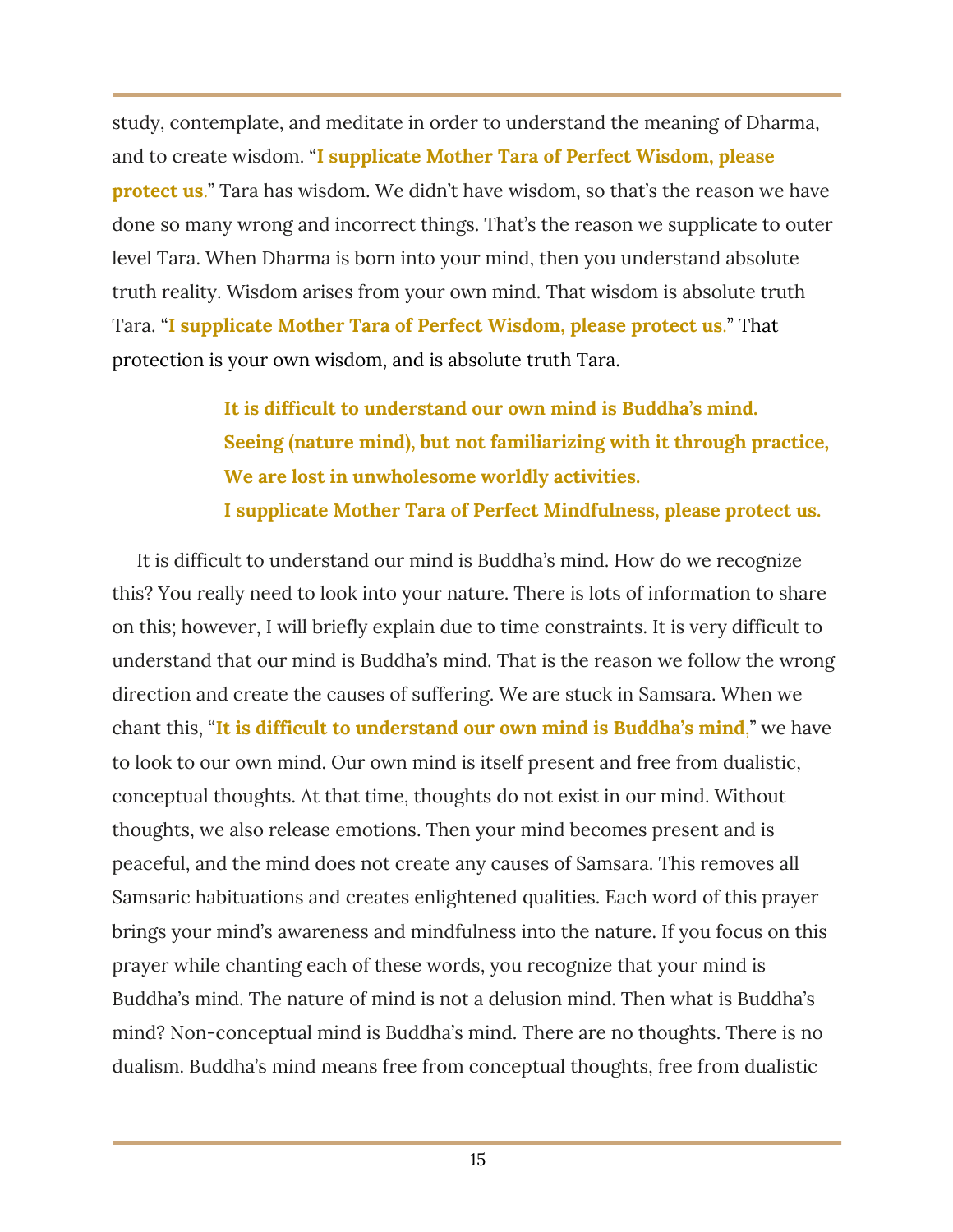thoughts. It is non-dual. When you look to your nature, that is Buddha's mind. Then you understand, *Oh, I have that. It's the nature of mind.*

"**Seeing nature mind**," then you recognize your mind, "but not familiarizing with it through practice," so many people have this problem. You receive many Mahamudra teachings, we introduce that your mind is Buddha's mind, you recognize that you have Buddha nature, but you don't practice. That's why this verse explains, "**Seeing (nature mind), but not familiarizing with it through practice**." We have to meditate and habituate our mind through mindful awareness.

"**We are lost in unwholesome worldly activities**." We always follow worldly activities. Every word of this prayer, one by one, guides us, helping us to recognize, *Oh, whatever I'm doing, my whole life has become unwholesome worldly activities. My whole life is not meaningful. All I'm doing is creating the causes of suffering*. When we chant that, we recognize this problem and what we are doing. That's the reason, "**I supplicate Mother Tara of Perfect Mindfulness.**" If you don't have mindfulness, then your mind is following the emotions. We supplicate to mindfulness, the embodiment of Tara. This is the outer level supplication to Tara. We create the habit of mindfulness. When mindfulness arises, that is Tara. As long as you have mindfulness, then you already have protection. Without mindfulness your mind is controlled by emotions, and then 1,000 Buddhas cannot protect you. Who can protect you? Your mindfulness can protect you. Your compassion can protect you. Your wisdom can protect you. As long as you have mindfulness, you are free from fears, and that can protect you. Supplication to Tara means that you have to create your own mindfulness. Your own mindfulness is absolute truth Tara. That is absolute truth protection.

> **The absolute nature of mind is self-arisen, non-dual Buddha wisdom.**

**Yet, because of habitual grasping to dualistic conception, We are bound by it, no matter what we do.**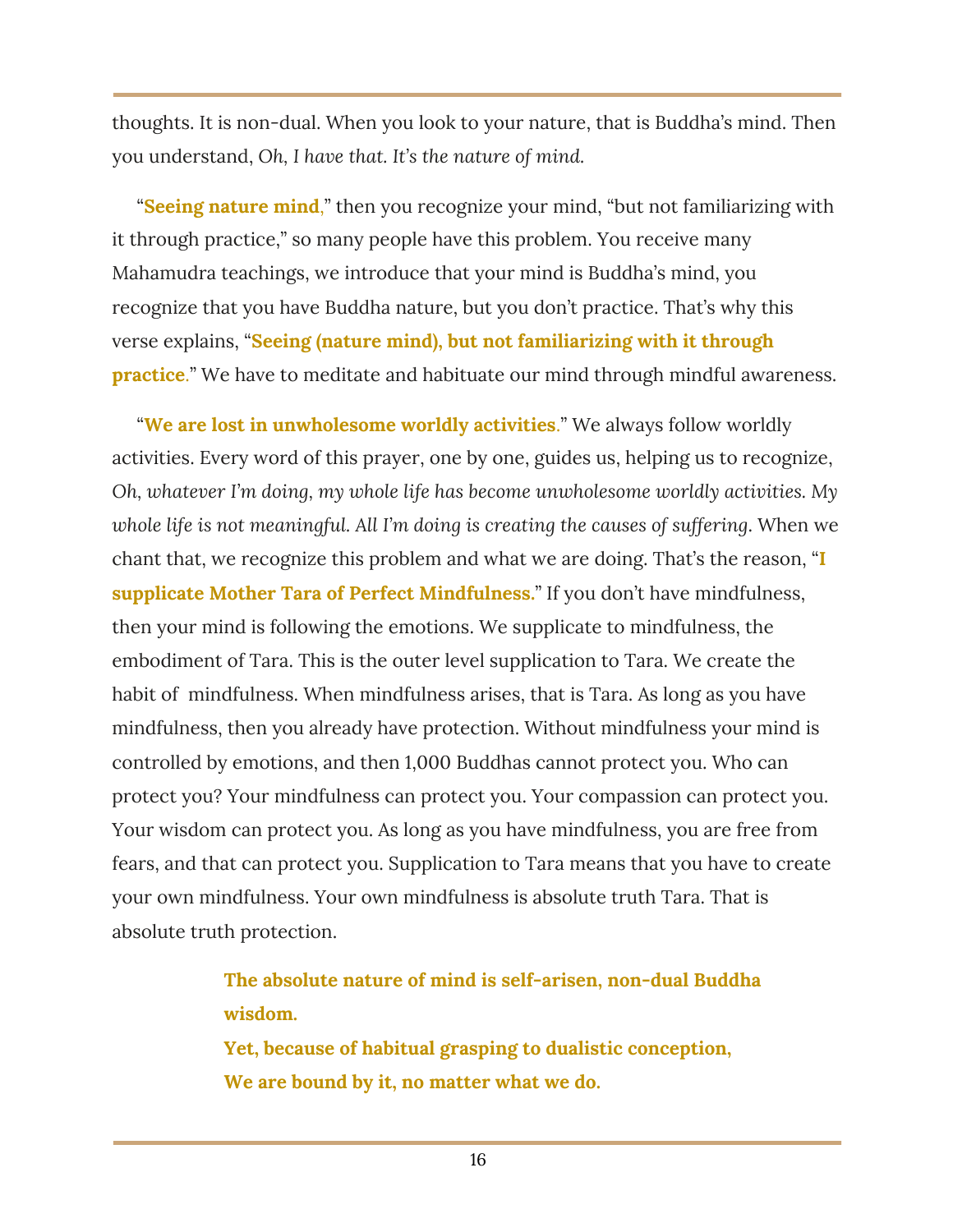#### **I supplicate Mother Tara of Non-Dual Wisdom, please protect us.**

"**The absolute nature of mind is self-arisen**," means that mind is not born. We have already talked about the unborn mind. That's why mind is self-arisen. Self-arisen is not born. Born is dependent upon conditions. Mind nature is unconditioned, and that is the reason it's called self-arisen. It's always there. Mind nature is not dependent. It is, "**self-arisen, non-dual Buddha wisdom**." When you chant this verse, you recognize that your mind is self-arisen, always present. Wherever you are reborn, your self-arisen nature mind is never lost. When your mind is dependent upon an object, then at that time it is not self-arisen. Your mind is deluded. Self-arisen means non-dual. You really have to look into your nature. Then you feel it is self-arisen. You recognize this, and you gain your own experience. At that time, you are absolute truth Tara. Tara is not somewhere else. Tara is within your own mind, because the self-arisen mind is the Buddha. That is non-dual Buddha wisdom.

"**Yet, because of habitual grasping to dualistic conception**," we don't recognize this. The reason is because of habitual grasping to dualistic conception. Dualistic means mind, subject, and object. Twenty-four hours a day your mind is followed by subject and object. You never stay in self-arising nature for even one second if you don't practice Mahamudra meditation. If you meditate Mahamudra, then maybe sometimes you are in nature mind, and you're not deluded. That's the reason, "**we are bound by it no matter what we do**." We see this very strong habitual grasping to dualistic conception that has bound us. "**We are bound by it, no matter what we do**." We always have dualistic conceptual thoughts, and we follow dualistic grasping. We don't recognize our self-arising nature. We supplicate to the self-arising embodiment of Tara. This is the outer level supplication to Tara. When you rest in the absolute nature of mind, at that time you recognize your non-dual, self-arising nature is absolute truth Tara. That is absolute truth protection. "**I supplicate Mother Tara of Non-Dual Wisdom, please protect us**."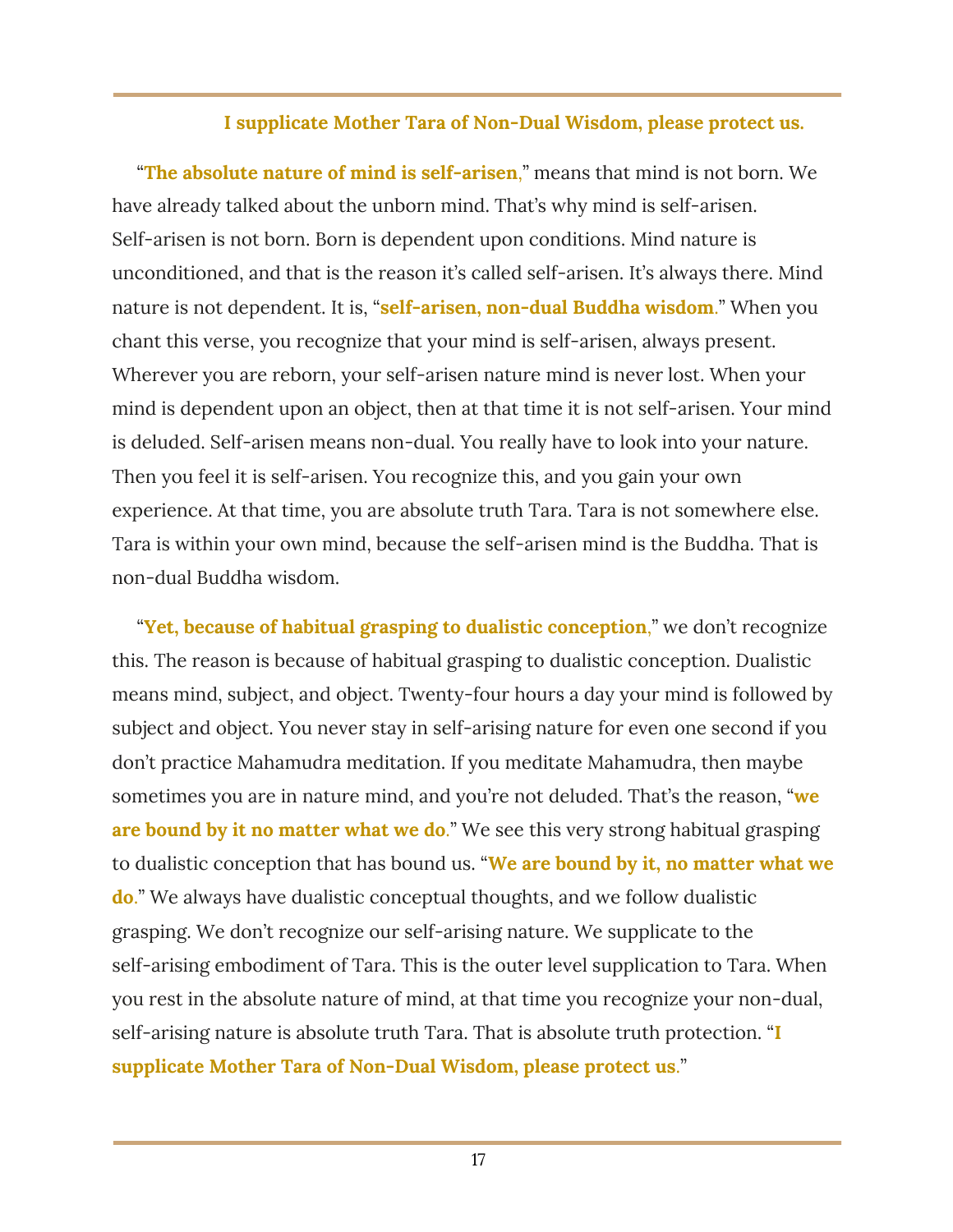**Although we abide in the perfect meaning of absolute truth, We do not understand the interdependence of cause and effect on the relative level. We are ignorant about the true reality of phenomena. I supplicate Mother Tara of (Two Truth) Omniscience, please protect us.**

"**Although we abide in the perfect meaning of absolute truth**," means that actually our mind's nature is always Buddha. It is non-deluded, but we don't recognize that. The absolute truth Tara is always there, yet we don't recognize this. What happens when we don't recognize absolute truth? The problem is that, "**we do not understand the interdependence of cause and effect on the relative level**." Absolutely all sentient beings are Buddha, but we have to follow the relative truth cause and effect. If we don't recognize relative truth cause and effect, then it doesn't matter if in absolute truth we are Buddha or not. Nothing is going to change you if you don't understand and follow the relative truth. The main point is that even though you are absolute truth Buddha, if you are controlled by emotions, and you don't follow cause and effect, this doesn't protect you. It cannot protect you. That's the reason we have to follow cause and effect, the relative truth level. "**We are ignorant about the true reality of phenomena**," means that we don't recognize the two truths, absolute truth and relative truth. We supplicate Tara, and ask Tara to please protect me, and protect all other beings. We supplicate Tara, *Please help me to recognize cause and effect*. We supplicate to the realized two truth embodiment of Tara. That is the outer level supplication to Tara. When two truth omniscient wisdom arises in your mind, that is absolute truth protection Tara.

> **Like the nature of space, which is beyond all conceptual limits, The reality of all conditioned phenomena is no different from that, But there are disciples on the path who do not realize it. I supplicate Mother Tara of Perfect Enlightenment (of the Three**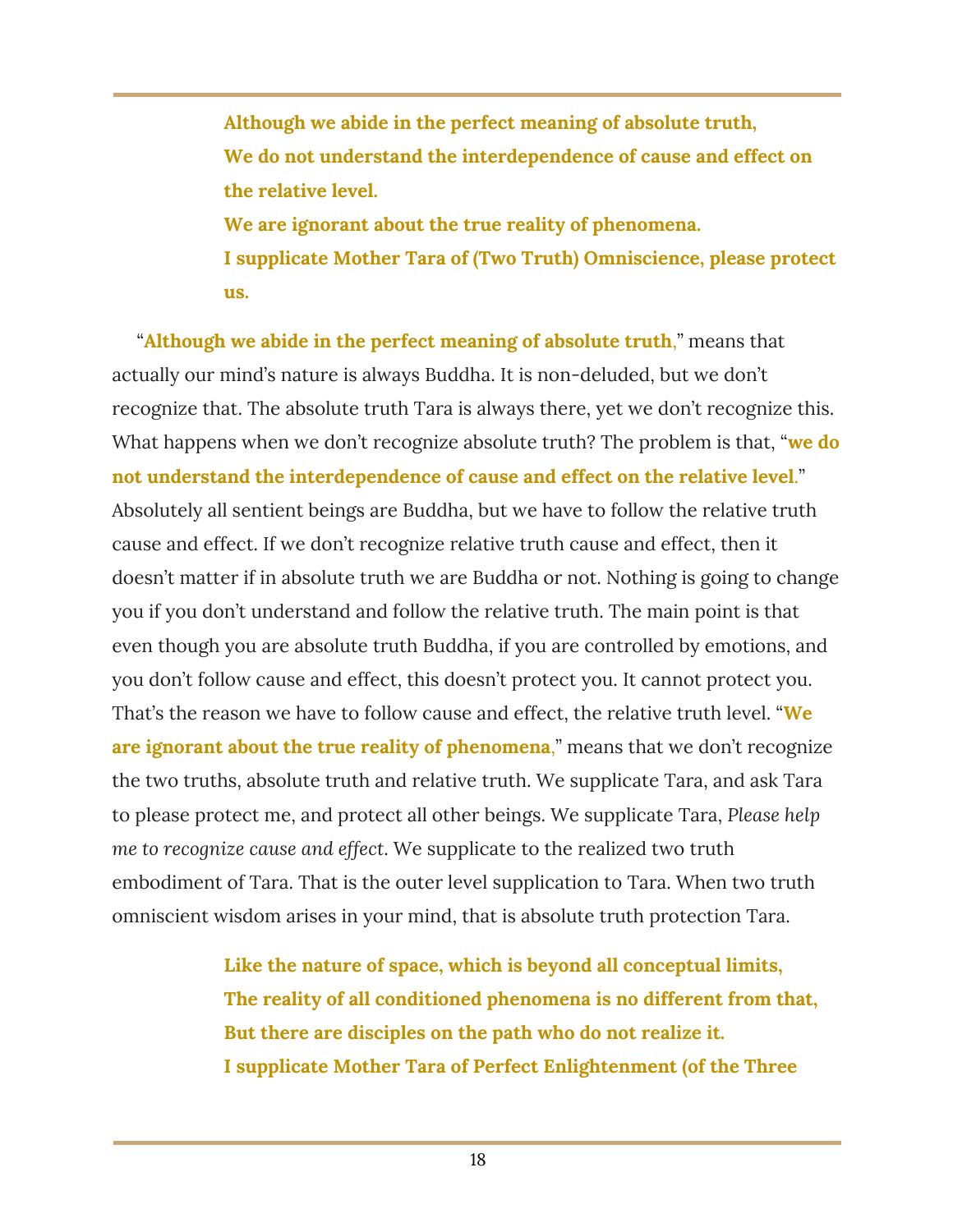#### **Kayas), please protect us.**

Our mind nature is the same as space. It is empty, which is beyond all conceptual limits. It does not inherently exist: "**The reality of all conditioned phenomena is no different from that**." All of these conditioned things are the same as our mind nature. Everything is emptiness. Nothing permanently, inherently exists. All of these objects also do not exist. They are the same as the subject. "**But there are disciples on the path who do not realize it**," we don't recognize this. That's the reason we, "**supplicate Mother Tara of Perfect Enlightenment (of the Three Kayas), please protect us**." Enlightenment is the Three Kayas: the Dharmakaya, Sambhogakaya, and Nirmanakaya. We supplicate to the enlightened Buddha: Dharmakaya, Sambhogakaya, Nirmanakaya. The reason we do this is because we don't recognize absolute truth Dharmakaya. Absolute truth Dharmakaya is the same as space. You realize what this means when you look into your mind nature. Your mind nature does not inherently exist. You recognize that it does not exist when your mindful awareness is looking into your nature. You recognize that self does not exist. It is the same as space. That is called Dharmakaya. That is Buddha nature. It is clear, empty, inseparable with mind, and always present. It is unconditional. It's free from all dualistic thoughts. You recognize that, then that is the enlightened quality. That is the cause of the Three Kayas. Our mind nature has Three Kayas: the emptiness of mind is Dharmakaya; the clarity of mind is Sambhogakaya; and the inseparability of clarity and emptiness is called Nirmanakaya. This means that the Three Kayas are all within your own mind. They are not separate from you. They do not arise from somewhere else. When you rest in the absolute nature of mind, at that time you recognize the Three Kayas, and that is absolute truth protection. That is absolute truth Tara. That is the reason you supplicate to the Three Kayas, which really means your own absolute nature mind.

I explained in a very short way how you should understand the meaning of the verses when you are chanting. Most of you know that it took around two months to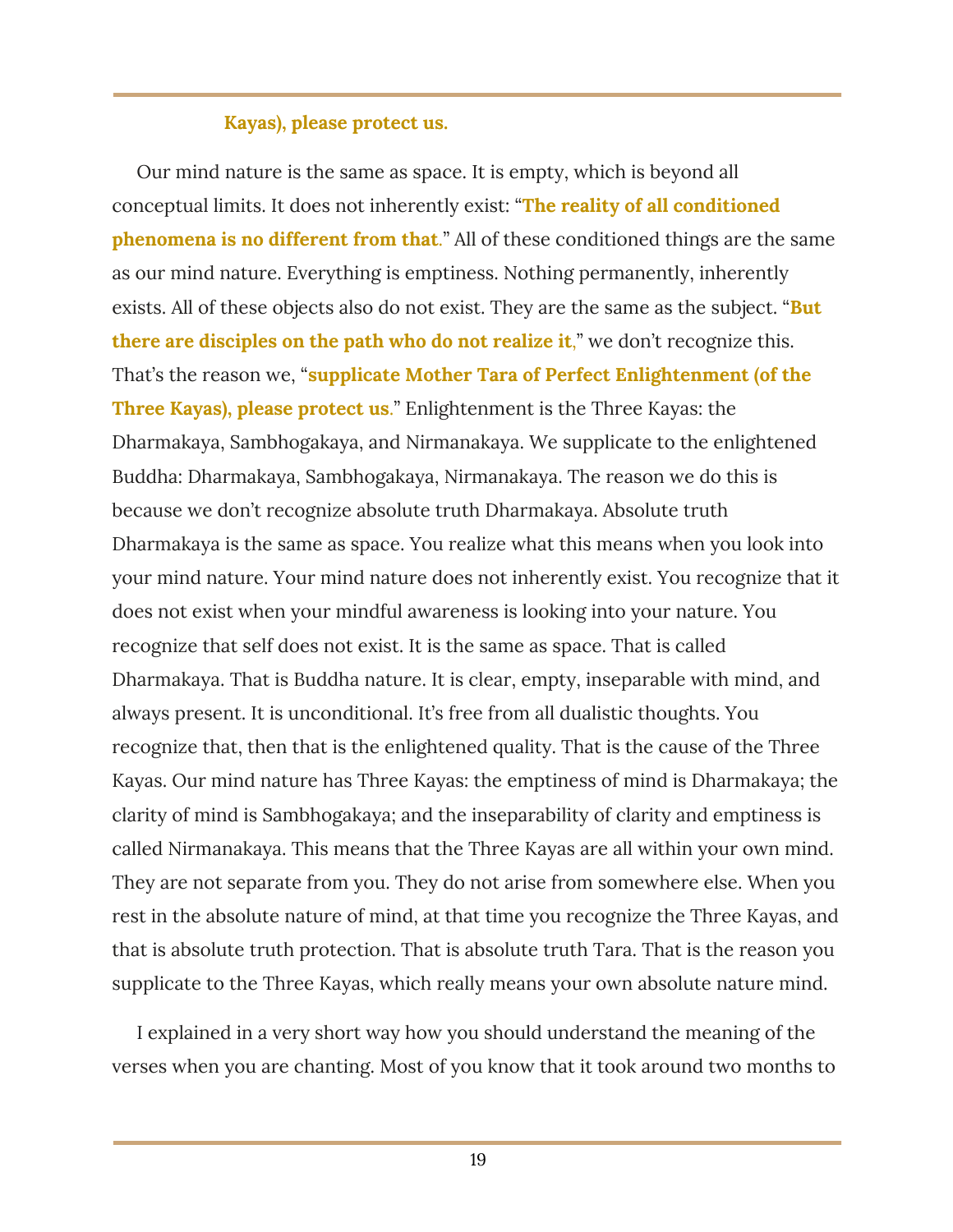share this teaching the last time I taught it in May. It takes about two months to share all of these details and to follow the commentary. It's not easy to just use the root text and share the depth of meaning that is held within this Supplication to Tara. Giving you information in this abbreviated way is difficult, because if we don't follow in more detail, then each of these words are very similar. Each word is directing you to look into mind nature, but in different ways. If you go into more detail, you understand in a deeper way. These different verses have different aspects, different ways of supplicating Tara. These verses also help us to recognize the habitual patterns we have created that keep us in cyclic existence. You recognize your own nature mind, and then you recognize the relative truth protection and the absolute truth protection. This Supplication to Tara is a protection prayer. When people request prayers from me, I always chant The Seven Verses of Supplication to Tara. That feels good, because I think I can help others when I use this prayer.

We are gathering together to accumulate this Supplication to Tara prayer. This is the power of Sangha. Then the power of Dharma, this Supplication is yidam deity practice, guru yoga practice, and Mahamudra practice. That is the reason the power of Dharma is there. Then there is the power of intention. We have a bodhicitta intention, and that is the reason we are accumulating this prayer. When these three come together, then that benefits us, it benefits others, and it is also increasing the long-life of our spiritual teacher so that he may continue to benefit countless beings.

Question: Khenpo, I had a question. Thank you for the teachings. How do you recommend chanting it in English? Is there a rhythm or a melody, or a way to chant that you recommend?

Answer: I think whichever way is good for you. Chant in the way that gives you a connection to Tara and the guru. I think English is good for you, because you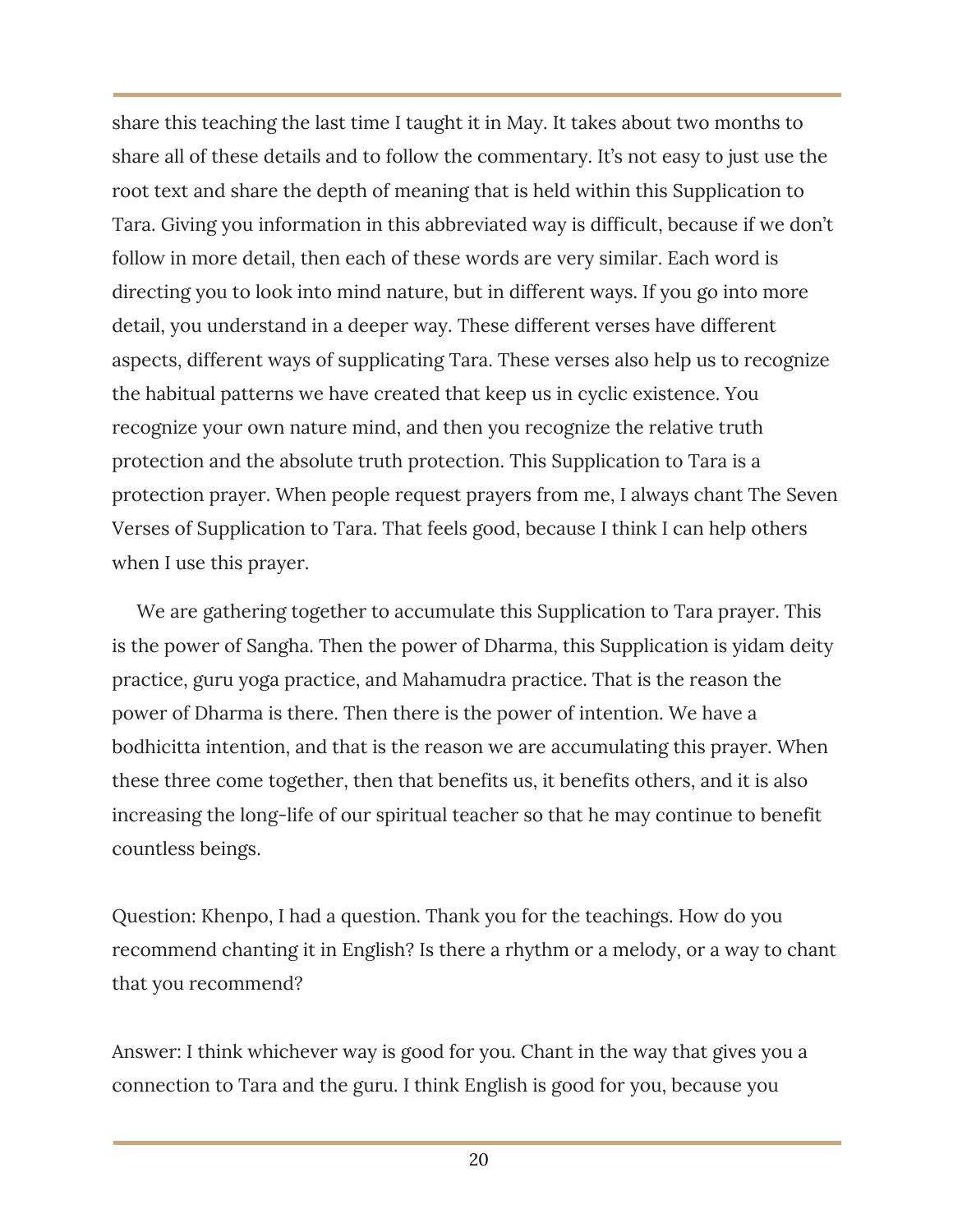recognize each word's meaning. You can chant this prayer mentally while meditating, or you can chant aloud while meditating. I have shared many times before that I use this prayer all the time. I mostly chant mentally, because I have a deeper connection this way. Sometimes I chant quickly, "MA KYE-WA ME-PEI CHÖ-YING NA YUM JE-TSUN LHA-MO DROL-MA ZHUG." In this way, mind is not always there. Mind can be connected, but it can go away. Right? So, then I chant slower, "MA KYE-WA ME-PEI CHÖ-YING NA." When the words are chanted mindfully and clearly, it means that mind is connected with the prayer, and the meaning of the words are understood. These words give you the mindful awareness to look into the nature of mind. Mentally chanting in this way can also be counted as accumulations too. You can also chant some lines in the verses slowly and connect with them mentally, and the rest you can chant in the way that we usually chant. That also helps to connect to the meaning of the prayer. If you chant this prayer one hundred times, it is great to mentally chant it at least three or four times.

We are chanting this prayer together for a couple of months, I think until the first week in December. Actually, you can use this prayer your whole life. This prayer can transform and change your life. We need something for protection, and something that is easy to use. This prayer is perfect. It's not too long, and the meaning is very profound. Even if you cannot do a lot of other yidam deity practice, but you use this Supplication to Tara practice, then yidam deity practice is in this prayer, guru yoga is in this prayer, and Mahamudra is in this prayer. As long as you really connect with the meaning when you chant these verses, then you always have protection. You always have something to support yourself.

When fears arise, think about what you are going to do. Recognize that you have fear, then chant this prayer mentally. Your fear disappears. This prayer is very powerful, and your fear is removed right away. It is not the same as watching television and listening to music. Sometimes when we have fear, or something is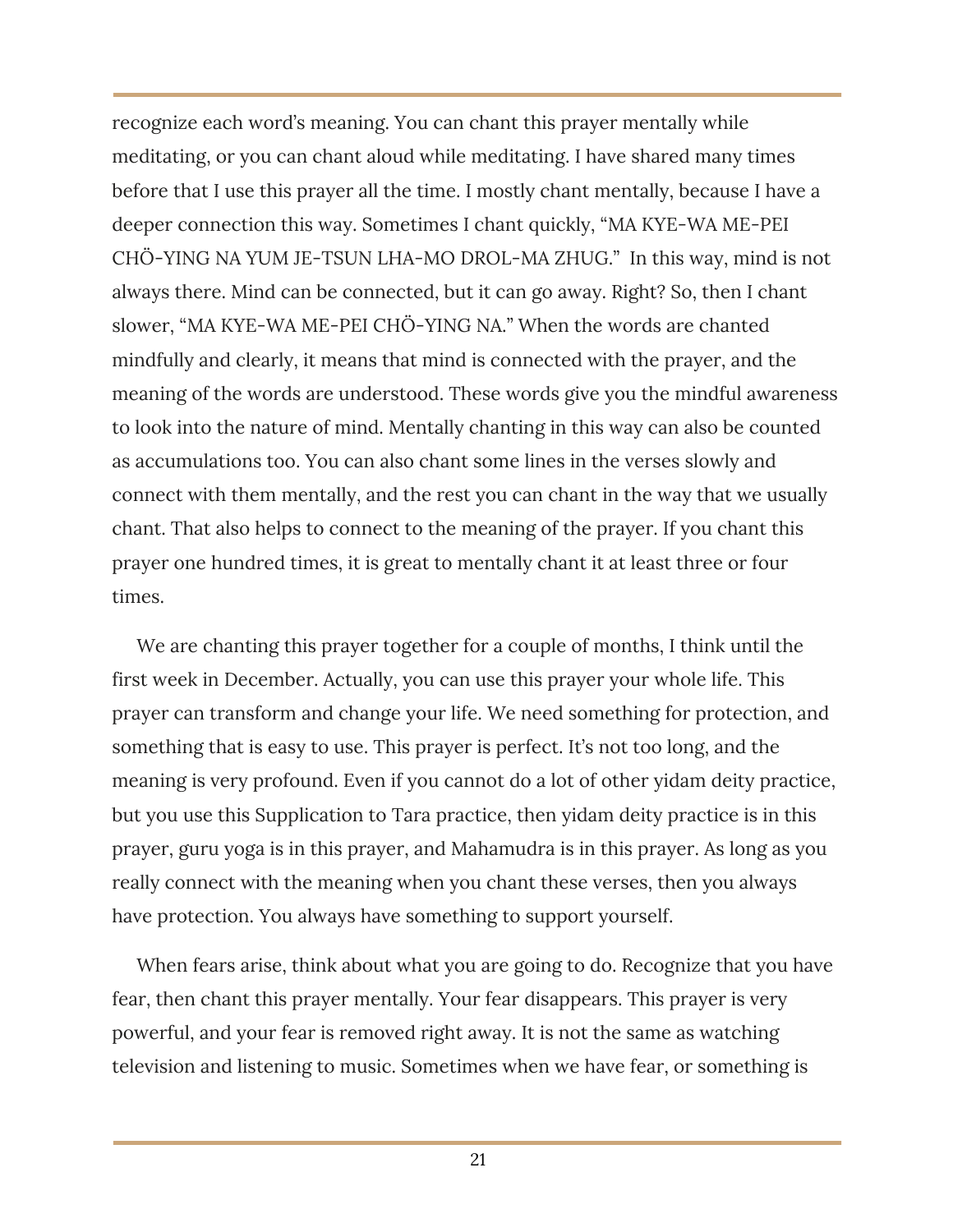going on in our lives, people watch T.V. and listen to music to distract their mind and to think of something different, but that will never make the problem go away. It will come back again and again, and it will become stronger and stronger. When you distract your mind in this way, you forget your problem for a short moment due to ignorance. When practicing this prayer, the emotions and all problems are taken onto the path. Then when you have fears it's great, because you can use this prayer. Without fears, you don't remember to practice this prayer. Fear is taken onto the path. When you have emotions, use this prayer. Your emotions are taken onto the path. Whatever kind of problems or difficulties you have, use this prayer. All of your obstacles are taken onto the path, and then all obstacles become useful. Your fear is useful. Your emotion is useful. Your obstacles are useful. Your problems become useful. You can take everything onto the path.

My recommendation is that you memorize this prayer in English, because then you can really use this everywhere and anytime. I have memorized this prayer in Tibetan. Sometimes in the middle of the night, we wake up with fears due to self. If you look through the fear, and then you think about how you cannot sleep again because your mind keeps following the fears, and then your mind follows the emotion, and then more emotion arises, it's difficult, right? If you keep thinking of how you don't want to wake up, and that you don't want to have this fear, then you always wake up again and again. You always have fear that is stronger and stronger. Then you are suffering, and your whole life becomes suffering. When you wake up in the night with fears, recognize that you have fears. Chant these words, "In the realm of the unborn mother, the Dharmadhātu." Where is fear? Fear does not exist, because you look into your nature, and that way you can release your fears. Also, chanting this mentally as you go to sleep will help release your fears. It is the same for the day time too. In the day time, we also have fears, we have emotions, we have thoughts and obstacles, so use this prayer. You can release emotions. You can release all of your obstacles when you chant this prayer. Use this as your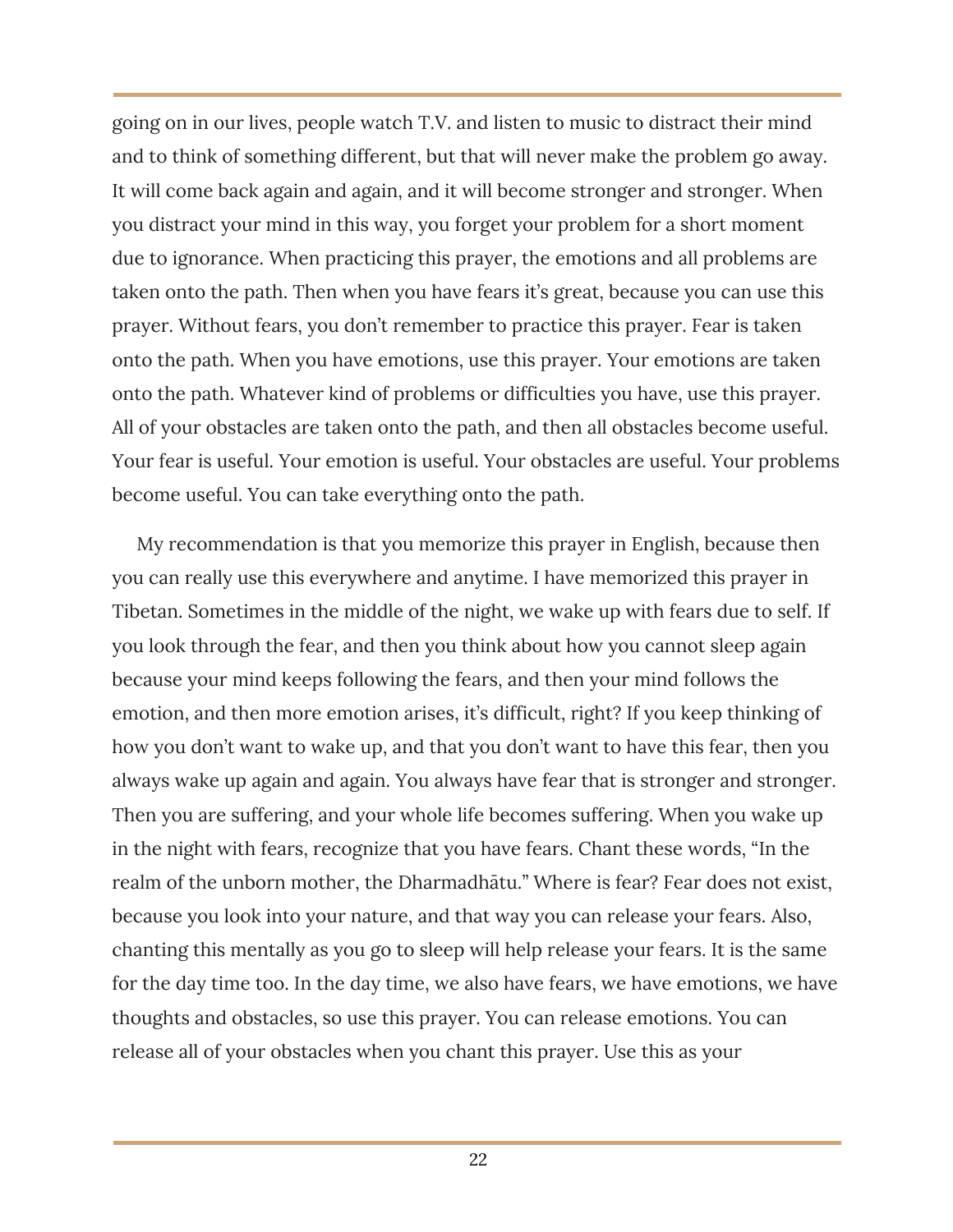protection, and you can take everything onto the path.

You can chant this prayer for others too. Chant this prayer for anyone you feel compassion toward who has problems or difficulties. In many situations, you cannot physically go to help someone, so just chant this prayer for them, and then that is perfect. Dharma practitioners have to practice in this way. It is not wise to jump into some situations, because it creates more problems, and you may be creating more fears or difficulties for others. When you see that others have problems, chant this prayer for them. Then if they really need you to help, you can physically go to help. In most situations, you cannot help in person, because some people will not allow you to do that, or they may not like someone they don't know coming to them. Your presence may create more fears for them, which in turn creates more problems. That's the reason if you recognize that someone has difficulties, you can chant this prayer anywhere as long as you have memorized it. This prayer will change your life. It's your protection for your entire life, and you can protect others. Also, we chant the prayer for our guru, to protect our guru and spiritual teachers, and friends. Bring spiritual teachers, your friends, and anyone you want to help into your mind, and bring them into your bodhicitta intention when we accumulate the recitation of the prayer.

First, we are going to chant in Tibetan 2-3 times, and then we're going to chant independently ourselves. You can chant in Tibetan or English, or whichever language you prefer. We can all unmute. When we all unmute and chant together, it is sometimes very good. In the monastery we chant in a similar way. We chant the entire Kangyur text in Tibetan, which is all of Buddha's teachings. Each person is chanting aloud while reciting different volumes of the canon, so we are not simultaneously chanting together. We can accumulate and create merit in that way. Then you have a choice. If you want to chant in English, or in Tibetan, or if you want to chant slow, or fast, whatever you want to do you have a choice, and you can count your recitations yourself. You can accumulate this prayer anytime, and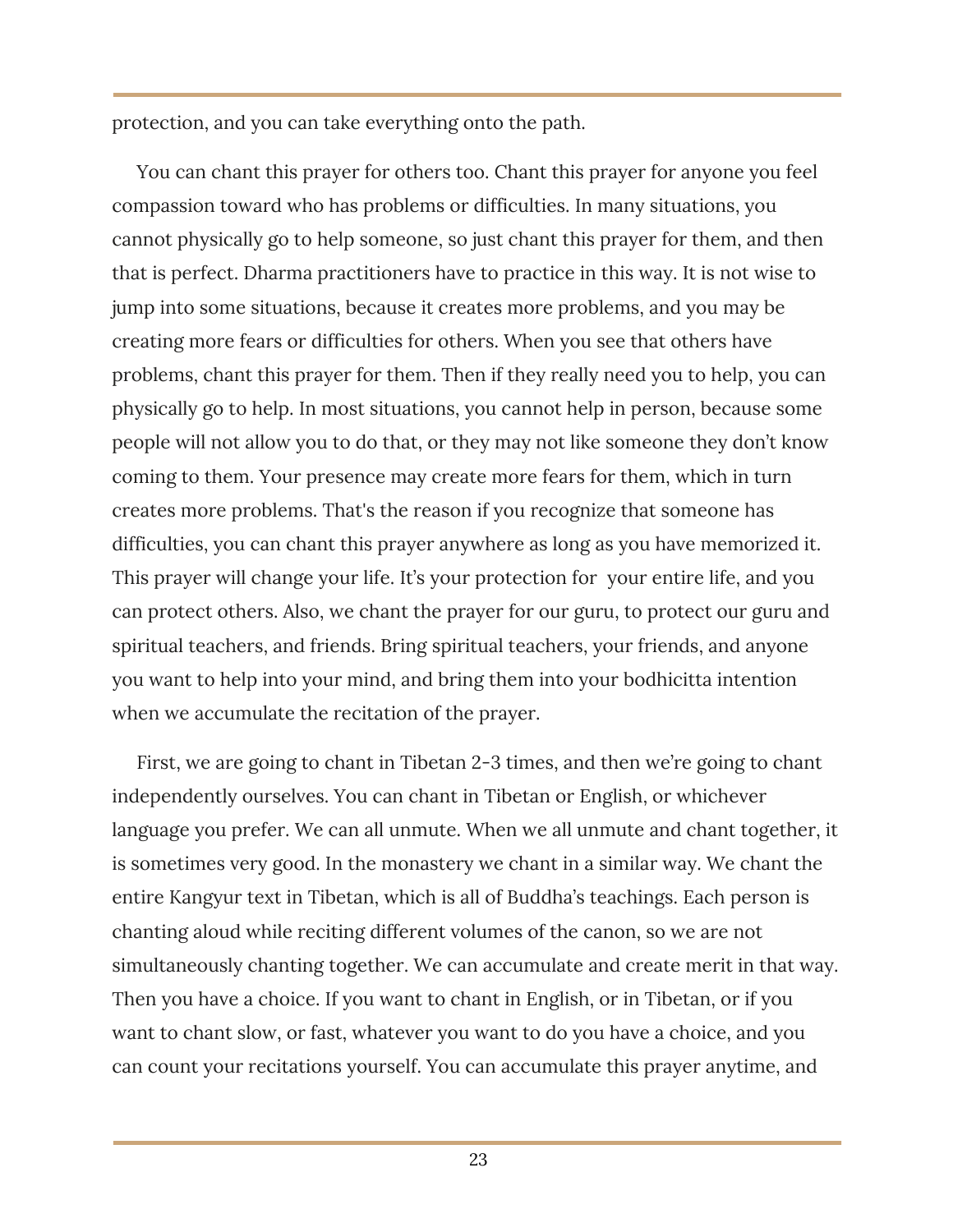then submit the number of your recitations to Drikung Dharma Surya, or Gar Drolma, or Canada Garchen Meditation Centre. We are going to calculate the total number of recitations after two months. First, we chant the Tibetan together.

> MA KYE-WA ME-PEI CHÖ-YING NA YUM JE-TSUN LHA-MO DROL-MA ZHUG DE SEM-CHEN KÜN-LA DE TER-MA DAG JI-PA KÜN-LE KYAB-TU SÖL

RANG CHÖ-KU YIN-PAR MA-SHE-PAR SEM NYÖN-MONG WANG-DU GYUR-PA YI MA KHOR-WAR KYAM-PA'I SEM-CHEN LA YUM LHA-MO KHYÖ-KYI KYAB-TU SÖL

CHÖ NYING-NE GYÜ LA-MA KYE-PAR THA-NYE TSIG-GI JE-DRANG NE DRUB-THA NGEN-PE LÜ-PA LA YUM-YANG DAG-GI LHA-MÖ KYAB-TU SÖL

TOG-PAR KA-WA RANG-GI SEM THONG-NE GOM-PAR ME-CHE-PAR CHA-WA NGEN-PE YENG-PA LA YUM DREN-PA'I LHA-MO KYAB-TU SÖL

SEM RANG-JYUNG NYI-ME YE-SHE LA NYI-SU DZIN-PA'I BAG-CHAG-KYI JI-TAR CHE-KYANG CHING-PA NAM THUG-NYI ME-KYI LHA-MÖ KYAB-TU SOL

YANG DAG-GI DÖN-LA NE-CHE KYANG GYU DRE-KYI TEN-DREL MI-SHE PE SHE-CHE'I DÖ-LA MONG-PA LA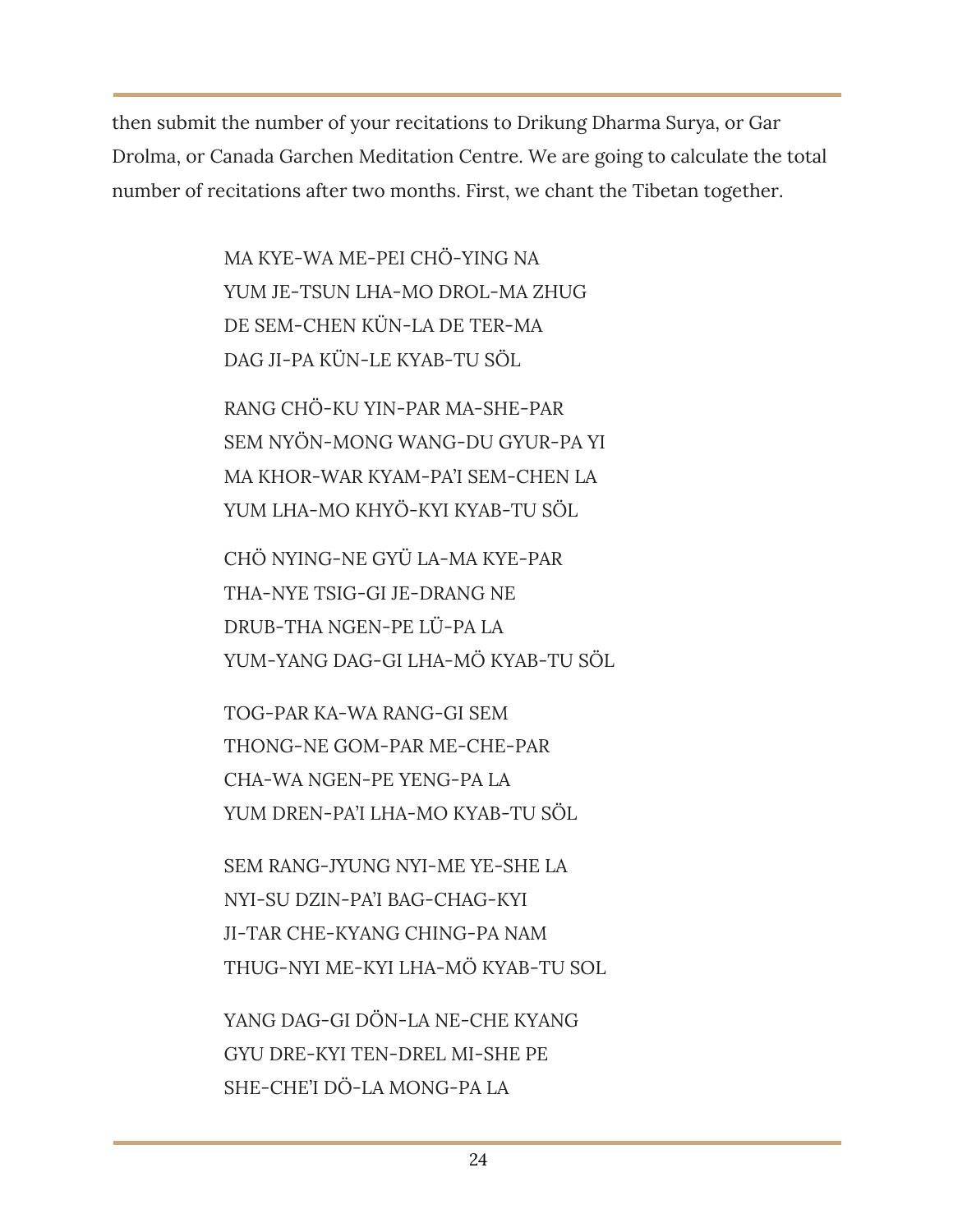#### YUM KÜN-KHYEN-GYI LHA-MÖ KYAB-TU SÖL

TRÖ-DREL NAM-KHA'I TSEN-NYI CHEN THAM-CHE DE-DANG YER-ME KYI DA-DUNG LOB-MA'I GANG-ZAG LA YUM DZOG-SANG-GYE-KYI KYAB-TU SÖL

Link to video from this teaching, Garchen Meditation Centre youtube channel (October 7, 2020):

<https://www.youtube.com/watch?v=1ZHEkBbDjZc>

Link to the First Day of Teachings on, Supplication to the Ultimate Illustrious Tara, Garchen Meditation Centre youtube channel (April 4, 2020):

<https://www.youtube.com/watch?v=9lE3O4gL7Cc>

Transcription and editing: Amanda Voss Owen. Please forgive all of my errors. May all beings benefit.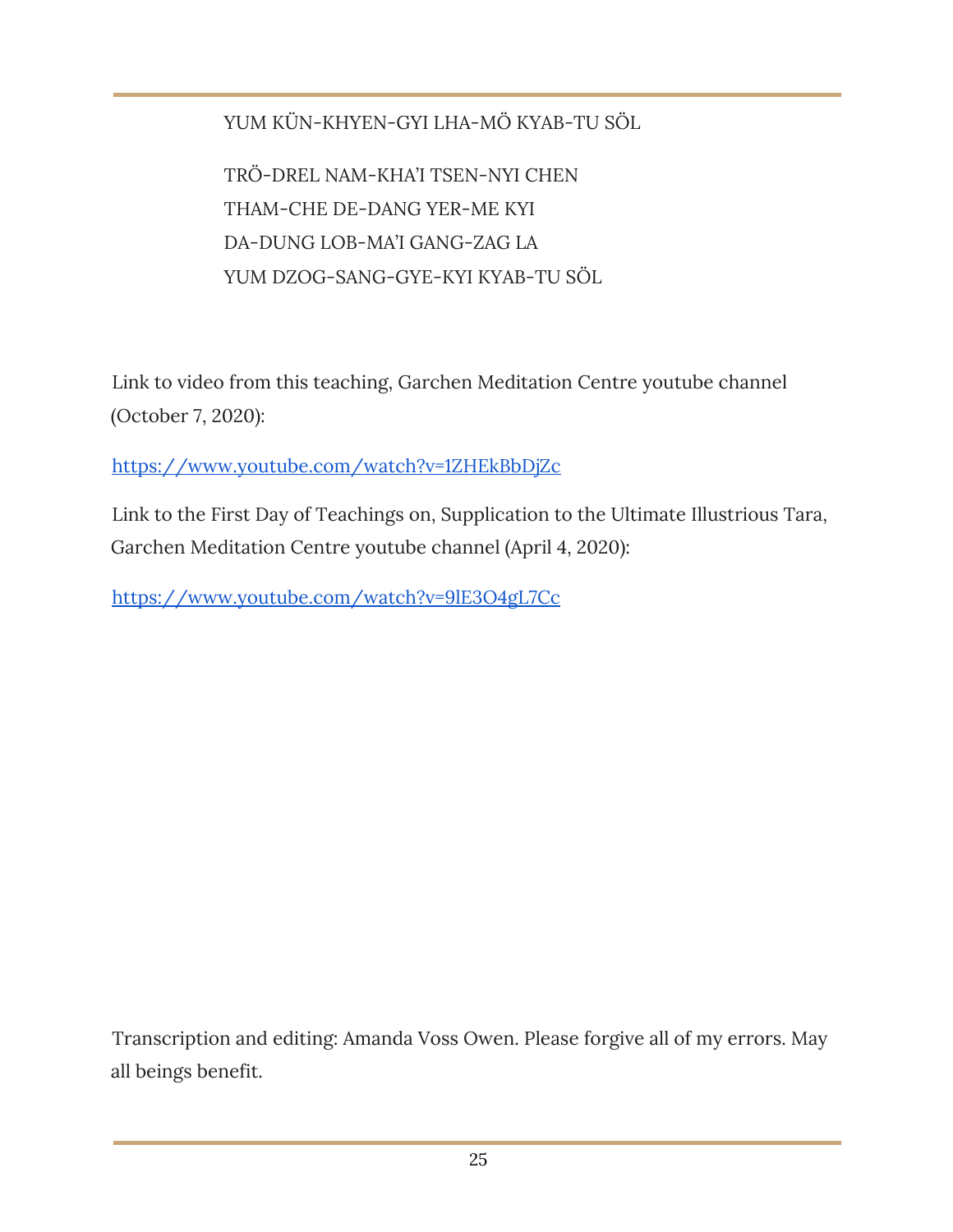

## **THE SEVEN VERSES OF SUPPLICATION TO TĀRĀ**

#### **MA KYE-WA ME-PEI CHÖ-YING NA**

In the realm of the unborn mother, the Dharmadhātu,

#### **YUM JE-TSUN LHA-MO DROL-MA ZHUG**

Abides the reverend Mother, the Deity Tara.

#### **DE SEM-CHEN KÜN-LA DE TER-MA**

She bestows happiness on all sentient beings.

#### **DAG JI-PA KÜN-LE KYAB-TU SÖL**

I supplicate Mother Tara (of Dharmadhātu) to protect us from all fears.

#### **RANG CHÖ-KU YIN-PAR MA-SHE-PAR**

Not realizing oneself as Dharmakāya,

#### **SEM NYÖN-MONG WANG-DU GYUR-PA YI**

The minds of sentient beings are overpowered by negative emotions.

#### **MA KHOR-WAR KYAM-PA'I SEM-CHEN LA**

These beings wandering in Samsara are my mothers.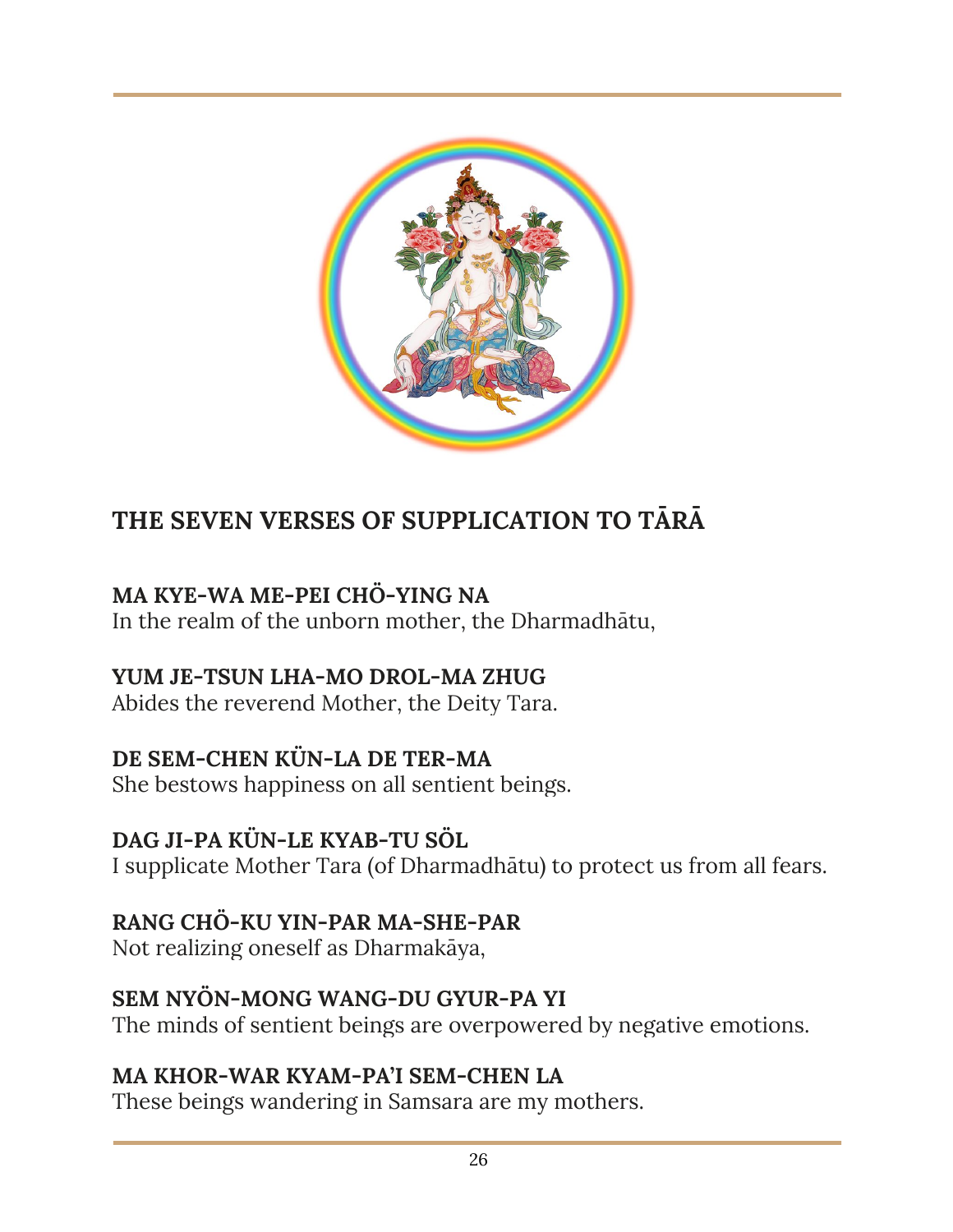### **YUM LHA-MO KHYÖ-KYI KYAB-TU SÖL**

I supplicate Mother Tara Deity (of Great Compassion), please protect us.

### **CHÖ NYING-NE GYÜ LA-MA KYE-PAR**

If the meaning of dharma is not born in one's heart,

#### **THA-NYE TSIG-GI JE-DRANG NE**

One just follows the words of conventional meaning.

#### **DRUB-THA NGEN-PE LÜ-PA LA**

We are deceived by delusory philosophical views and dogmas.

### **YUM-YANG DAG-GI LHA-MÖ KYAB-TU SÖL**

I supplicate Mother Tara of Perfect Wisdom, please protect us.

#### **TOG-PAR KA-WA RANG-GI SEM**

It is difficult to understand our own mind is Buddha's mind.

#### **THONG-NE GOM-PAR ME-CHE-PAR**

Seeing (nature mind) but not familiarizing with it through practice,

#### **CHA-WA NGEN-PE YENG-PA LA**

We are lost in unwholesome worldly activities.

#### **YUM DREN-PA'I LHA-MO KYAB-TU SÖL**

I supplicate Mother Tara of Perfect Mindfulness, please protect us.

#### **SEM RANG-JYUNG NYI-ME YE-SHE LA**

The absolute nature of mind is self-arisen, non-dual Buddha wisdom.

#### **NYI-SU DZIN-PA'I BAG-CHAG-KYI**

Yet, because of habitual grasping to dualistic conception,

#### **JI-TAR CHE-KYANG CHING-PA NAM**

We are bound by it, no matter what we do.